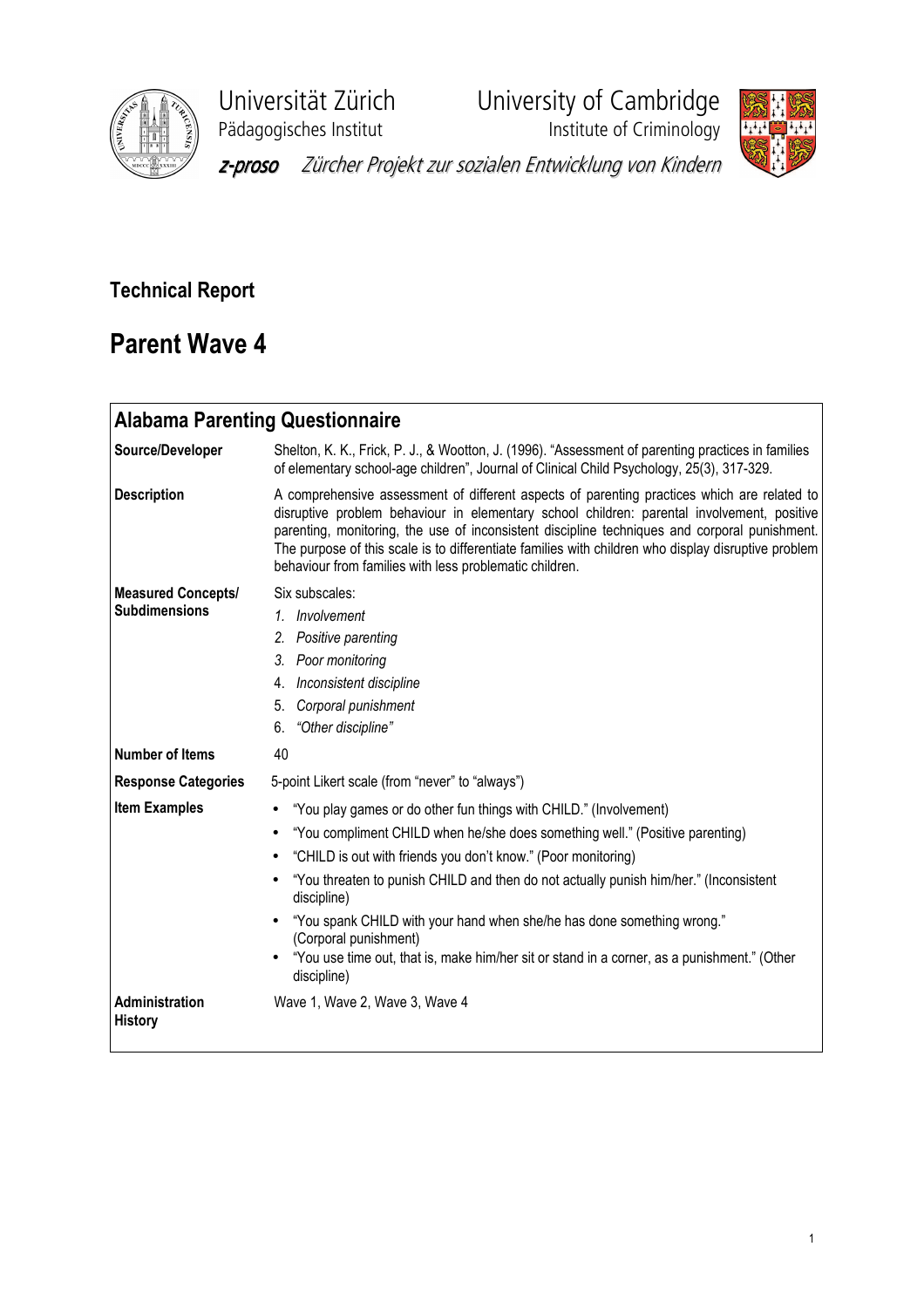## Alabama Parenting Questionnaire – Subscale "Involvement"

#### Variable • 5-point Likert scale

#### Values

- 1- never 2- almost never
	- 3- sometimes
	- 4- often
	- 5- always
	- 7- Does not apply (MISSING)
	- 8- Don't know/ Can't remember (MISSING)
	- 9- No answer/ Answer refused (MISSING)

## Variable

| Variable<br>Wording & | Variable Name              | Label          | Wording                                                                                                           | $\overline{\mathsf{Missings}}$ (%) |
|-----------------------|----------------------------|----------------|-------------------------------------------------------------------------------------------------------------------|------------------------------------|
| Case                  | P4 8010 1                  | Involvement 1  | You have a friendly talk with <childname></childname>                                                             | $(0.3\%)$                          |
| <b>Summary</b>        | P4 8010 2                  | Involvement 2  | You volunteer to help with special activities that <childname> is involved in</childname>                         | 34<br>$(3.2\%)$                    |
|                       | P4 8010 3                  | Involvement 3  | You play games or do other fun things with <childname></childname>                                                | $(0.4\%)$                          |
|                       | P4 8010 4                  | Involvement 4  | You ask <childname> about his/her day at school</childname>                                                       | $(0.3\%)$                          |
|                       | Involvement 5<br>P4 8010 5 |                | You help <childname> with his/her homework or when he/she has to prepare<br/>something for school</childname>     | 14<br>(1.3%)                       |
|                       | P4 8010 6                  | Involvement 6  | You ask <childname> what his/her plans are for the coming day</childname>                                         | $(0.3\%)$                          |
|                       | P4 8010 7                  | Involvement 7  | You talk with <childname> about his/her friends</childname>                                                       | $(0.3\%)$                          |
|                       | P4 8010 8                  | Involvement 8  | <childname> helps plan a family activity</childname>                                                              | $(0.4\%)$                          |
|                       | P4 8010 9                  | Involvement 9  | You attend a PTA meeting, parent-teacher conference, or some other meeting at<br><childname>'s school</childname> | $(0.5\%)$                          |
|                       | P4 8010 13                 | Involvement 10 | You drive < CHILDNAME > to a special activity                                                                     | 42<br>$(3.9\%)$                    |

### Descriptive

#### **Statistics**

| Variable<br>Name | Label          | Mean | Standard<br><b>Deviation</b> | Min. | Max. | <b>Skewness</b> | <b>Kurtosis</b> | <b>Item-Scale</b><br><b>Correlation</b> | $\alpha$ If Item<br>Removed<br>$(\alpha = .717)$ |
|------------------|----------------|------|------------------------------|------|------|-----------------|-----------------|-----------------------------------------|--------------------------------------------------|
| P4 8010 1        | Involvement 1  | 4.30 | 0.61                         |      | 5    | $-0.454$        | 0.401           | .421                                    | .692                                             |
| P4 8010 2        | Involvement 2  | 4.26 | 0.85                         |      | 5    | $-1.221$        | 1.685           | .354                                    | .699                                             |
| P4 8010 3        | Involvement 3  | 3.58 | 0.72                         |      | 5    | $-0.366$        | 0.540           | .454                                    | .684                                             |
| P4 8010 4        | Involvement 4  | 4.50 | 0.63                         | 2    | 5    | $-0.956$        | 0.275           | .455                                    | .687                                             |
| P4 8010 5        | Involvement 5  | 3.61 | 1.04                         |      | 5    | $-0.398$        | $-0.359$        | .366                                    | .700                                             |
| P4 8010 6        | Involvement 6  | 3.81 | 0.85                         |      | 5    | $-0.604$        | 0.715           | .405                                    | .690                                             |
| P4 8010 7        | Involvement 7  | 4.06 | 0.73                         |      | 5    | $-0.483$        | 0.350           | .451                                    | .685                                             |
| P4 8010 8        | Involvement 8  | 3.82 | 0.85                         |      | 5    | $-0.606$        | 0.679           | .345                                    | .700                                             |
| P4 8010 9        | Involvement 9  | 4.67 | 0.65                         |      | 5    | $-2.350$        | 6.320           | .238                                    | .714                                             |
| P4 8010 13       | Involvement 13 | 3.53 | 1.06                         |      | 5    | $-0.392$        | $-0.332$        | .368                                    | .701                                             |

#### Sum Index Involvement Subscale (P4\_involv)

Total  $N = 1075$ 

| <b>Descriptive</b> |              |      |       | <b>Standard</b>  |      |      | <b>Skew</b> |          |        | <b>ANOVA</b> |      |
|--------------------|--------------|------|-------|------------------|------|------|-------------|----------|--------|--------------|------|
| <b>Statistics</b>  | Group        | N    | Mean  | <b>Deviation</b> | Min. | Max. | ness        | Kurtosis | dt     |              |      |
|                    | Full sample  | 1072 | 3.017 | .437             |      | 4    | $-0.177$    | 0.160    |        |              |      |
|                    | Gender       |      |       |                  |      |      |             |          |        | 2.160        | .142 |
|                    | Girls        | 516  | 3.04  | .423             | 1.60 | 4.00 | $-0.045$    | $-0.149$ |        |              |      |
|                    | Boys         | 556  | 3.00  | .448             | 1.20 | 4.00 | $-0.266$    | 0.342    |        |              |      |
|                    | Treatment    |      |       |                  |      |      |             |          | າ<br>G | 1.597        | .189 |
|                    | Control      | 290  | 3.00  | .430             | 1.60 | 4.00 | $-0.140$    | $-0.084$ |        |              |      |
|                    | Triple P     | 255  | 3.06  | .448             | 1.80 | 4.00 | 0.060       | $-0.536$ |        |              |      |
|                    | <b>PATHS</b> | 306  | 2.99  | .424             | 1.20 | 4.00 | $-0.325$    | 0.793    |        |              |      |
|                    | Combination  | 221  | 3.04  | .448             | 1.60 | 4.00 | $-0.369$    | 0.499    |        |              |      |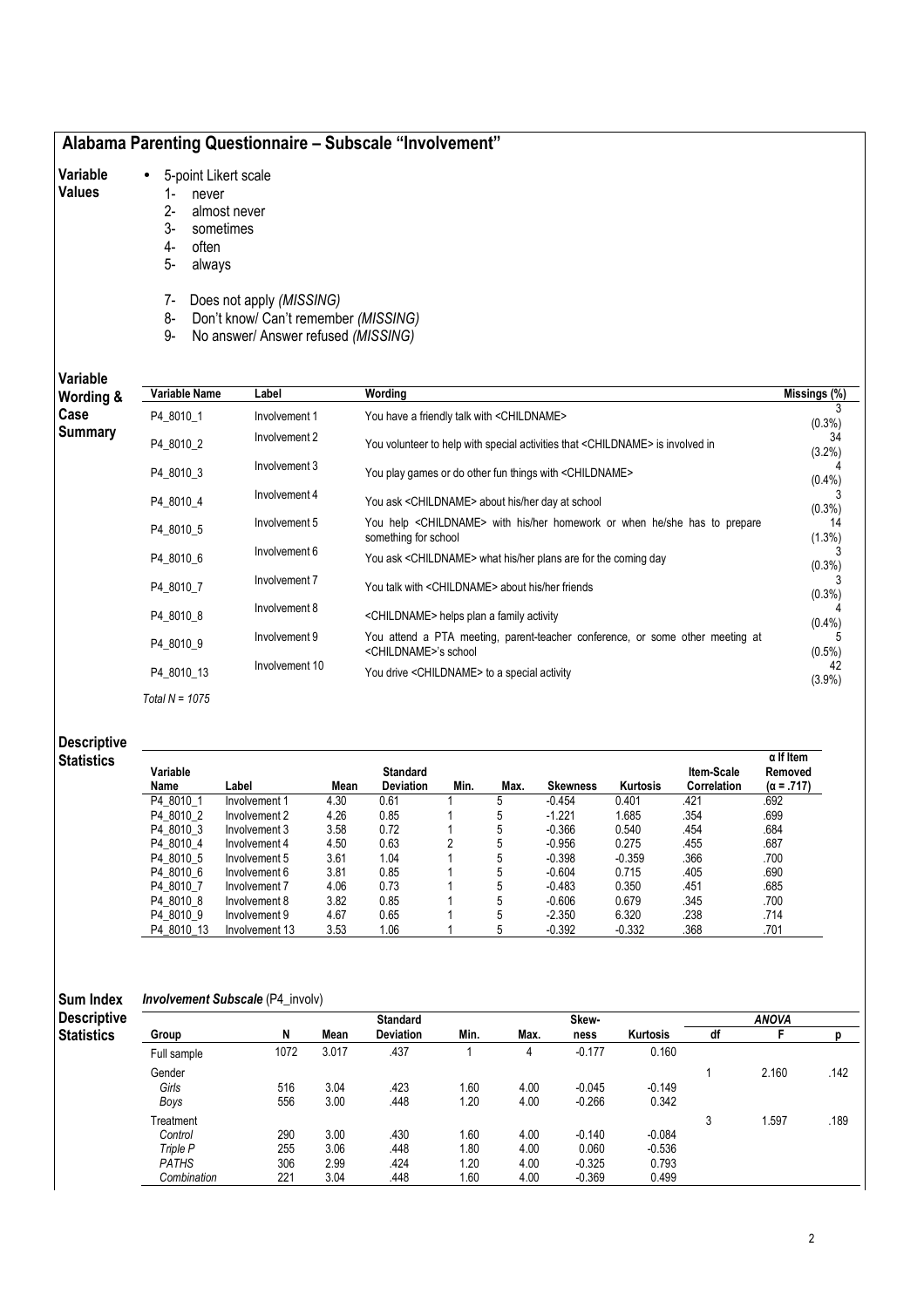| Language                                                                                                                                           |     |      |        |      |      |          |          | 8 | 19.845      |  |
|----------------------------------------------------------------------------------------------------------------------------------------------------|-----|------|--------|------|------|----------|----------|---|-------------|--|
| German                                                                                                                                             | 736 | 2.98 | .380   | 1.80 | 4.00 | $-0.034$ | $-0.141$ |   |             |  |
| Albanian                                                                                                                                           | 50  | 2.73 | .465   | 1.60 | 3.70 | $-0.137$ | $-0.012$ |   |             |  |
| Bos./Cro./ Serb.                                                                                                                                   | 71  | 3.43 | .421   | 2.30 | 4.00 | $-0.560$ | $-0.501$ |   |             |  |
| English                                                                                                                                            | 18  | 2.78 | .520   | 1.60 | 3.70 | $-0.020$ | 0.438    |   |             |  |
| <b>Italian</b>                                                                                                                                     | 16  | 2.96 | .549   | 1.80 | 4.00 | $-0.111$ | 0.219    |   |             |  |
| Portuguese                                                                                                                                         | 58  | 3.08 | .512   | 1.60 | 4.00 | $-0.671$ | 0.760    |   |             |  |
| Spanish                                                                                                                                            | 39  | 2.95 | .538   | 1.20 | 3.80 | $-1.409$ | 2.194    |   |             |  |
| Tamil                                                                                                                                              | 48  | 3.40 | .363   | 2.60 | 4.00 | $-0.561$ | $-0.336$ |   |             |  |
| Turkish                                                                                                                                            | 36  | 2.87 | .461   | 2.00 | 3.80 | 0.287    | $-0.587$ |   |             |  |
| <b>Comments:</b>                                                                                                                                   |     |      |        |      |      |          |          |   |             |  |
| 1) The scale has been constructed by taking the average of all the variables. The maximum number of missing values allowed was 3. For the          |     |      |        |      |      |          |          |   |             |  |
| purpose of rescaling, 1 has been subtracted from the total scale.                                                                                  |     |      |        |      |      |          |          |   |             |  |
| 2) The results of the ANOVA are highly significant for the language groups ( $F = 19.845$ , $p < .001$ ). ANOVA yielded no significant results for |     |      |        |      |      |          |          |   |             |  |
| either the gender groups or the the treatment groups.                                                                                              |     |      |        |      |      |          |          |   |             |  |
|                                                                                                                                                    |     |      |        |      |      |          |          |   |             |  |
|                                                                                                                                                    |     |      |        |      |      |          |          |   |             |  |
|                                                                                                                                                    |     |      |        |      |      |          |          |   |             |  |
|                                                                                                                                                    |     |      |        |      |      |          |          |   |             |  |
|                                                                                                                                                    |     |      |        |      |      |          |          |   |             |  |
| Correlations Involvement Subscale (P4_involv)                                                                                                      |     |      |        |      |      |          |          |   |             |  |
|                                                                                                                                                    |     |      | Full   |      |      |          |          |   |             |  |
|                                                                                                                                                    |     |      |        |      |      |          |          |   |             |  |
|                                                                                                                                                    |     | r    | Sample |      | r    | Girls    |          | r | <b>Boys</b> |  |
| Variable                                                                                                                                           |     |      | P4     | N    |      | P4       | N        |   | <b>P4</b>   |  |
| Subscales                                                                                                                                          |     |      |        |      |      |          |          |   |             |  |
| <b>Positive Parenting</b>                                                                                                                          |     |      |        |      |      |          |          |   |             |  |
| Poor Monitoring                                                                                                                                    |     |      |        |      |      |          |          |   |             |  |
| <b>Inconsistent Discipline</b>                                                                                                                     |     |      |        |      |      |          |          |   |             |  |
| Corporal Punishment                                                                                                                                |     |      |        |      |      |          |          |   |             |  |
|                                                                                                                                                    |     |      |        |      |      |          |          |   |             |  |
| Parent SBQ                                                                                                                                         |     |      |        |      |      |          |          |   |             |  |
| Aggression                                                                                                                                         |     |      |        |      |      |          |          |   |             |  |
| Prosociality                                                                                                                                       |     |      |        |      |      |          |          |   |             |  |
| Teacher SBO                                                                                                                                        |     |      |        |      |      |          |          |   |             |  |
| Aggression                                                                                                                                         |     |      |        |      |      |          |          |   |             |  |
|                                                                                                                                                    |     |      |        |      |      |          |          |   |             |  |
| Prosociality                                                                                                                                       |     |      |        |      |      |          |          |   |             |  |
| Child SBQ                                                                                                                                          |     |      |        |      |      |          |          |   |             |  |
| Aggression                                                                                                                                         |     |      |        |      |      |          |          |   |             |  |
| Prosociality                                                                                                                                       |     |      |        |      |      |          |          |   |             |  |
|                                                                                                                                                    |     |      |        |      |      |          |          |   |             |  |
| $1***$ p<.001, ** p<.01, * p<.05, ns p>.05<br>Comments :                                                                                           |     |      |        |      |      |          |          |   |             |  |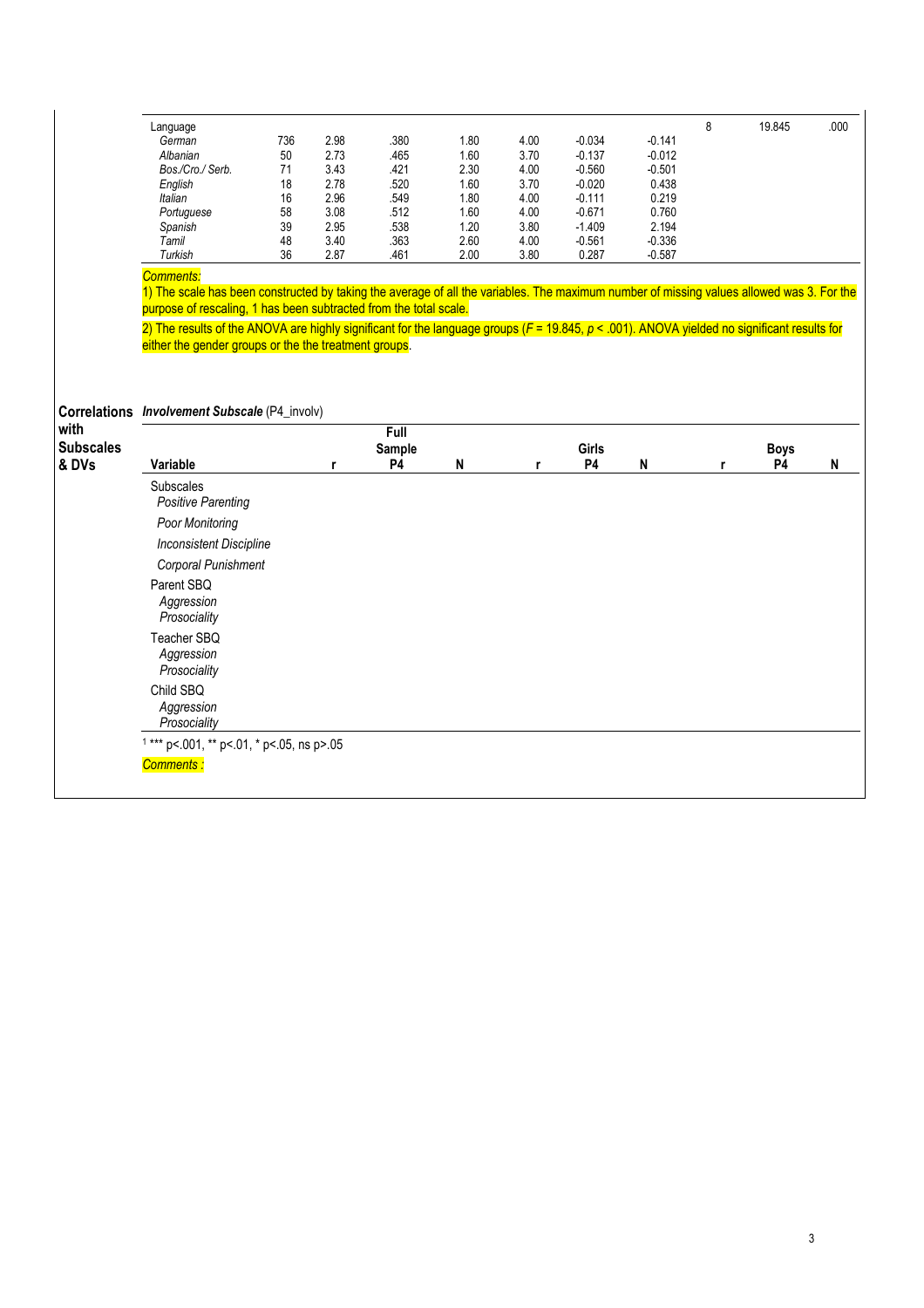## Alabama Parenting Questionnaire – Subscale "Positive Parenting"

#### Variable • 5-point Likert scale

#### Values

- 2- almost never<br>3- sometimes
	- sometimes
- 4- often

1- never

- 5- always
- 7- Does not apply (MISSING)
- 8- Don't know/ Can't remember (MISSING)
- 9- No answer/ Answer refused (MISSING)

### riable

| Variable<br>Wording & | <b>Variable Name</b> | Label                | Wording                                                                                  | Missings (%)    |
|-----------------------|----------------------|----------------------|------------------------------------------------------------------------------------------|-----------------|
| Case                  | P4 8010 10           | Positive Parenting 1 | You let <childname> know when he/she is doing a good job with something</childname>      | $(0.3\%)$       |
| <b>Summary</b>        | P4 8010 11           | Positive Parenting 2 | You reward or give something to <childname> for obeying you or behaving well</childname> | $(0.5\%)$       |
|                       | P4 8010 12           | Positive Parenting 3 | You compliment < CHILDNAME> when he/she does something well                              | $(0.3\%)$       |
|                       | P4 8010 14           | Positive Parenting 4 | You hug or kiss <childname> when he/she has done something well</childname>              | $(0.3\%)$       |
|                       | P4 8010 15           | Positive Parenting 5 | You tell <childname> that you like it when he/she helps around the house</childname>     | 18<br>$(1.7\%)$ |
|                       | Total $N = 1075$     |                      |                                                                                          |                 |

#### **Descriptive Statistics**

| Variable<br>Name | Label                | Mean | <b>Standard</b><br><b>Deviation</b> | Min. | Max. | Skewness | Kurtosis | <b>Item-Scale</b><br>Correlation | $\alpha$ If Item<br>Removed<br>$(\alpha = .680)$ |
|------------------|----------------------|------|-------------------------------------|------|------|----------|----------|----------------------------------|--------------------------------------------------|
| P4 8010 10       | Positive Parenting 1 | 4.33 | 0.737                               |      |      | $-1.290$ | 2.833    | .552                             | .587                                             |
| P4 8010 11       | Positive Parenting 2 | 3.34 | 1.136                               |      |      | $-0.487$ | $-0.487$ | .294                             | .725                                             |
| P4 8010 12       | Positive Parenting 3 | 4.42 | 0.718                               |      |      | 2.089    | 2.089    | .545                             | .592                                             |
| P4 8010 14       | Positive Parenting 4 | 4.25 | 0.778                               |      |      | 0.835    | 0.835    | .502                             | .604                                             |
| P4 8010 15       | Positive Parenting 5 | 4.09 | 0.872                               |      |      | 0.962    | 0.962    | .394                             | .648                                             |

#### Sum Index Positive Parenting Subscale (P4\_pospar)

**Descriptive Statistics** Standard Standard Skew- Skew- ANOVA Group N Mean Deviation Min. Max. ness Kurtosis df F p Full sample Gender 1 .003 .954 Girls 516 3.09 .583 1 4 -0.317 -0.378 Boys 556 3.09 .567 0.8 4 -0.298 -0.128 Treatment 3 .797 .496 Control 290 3.08 .530 1.60 4.00 -0.108 -0.581 Triple P 255 3.09 .589 1.00 4.00 -0.239 -0.280 PATHS 306 3.06 .578 0.80 4.00 -0.400 -0.024 Combination 221 3.13 .608 1.40 4.00 -0.475 -0.267 Language 8 18.066 .000 German 736 2.98 .541 1.60 4.00 -0.114 -0.424 Albanian 50 3.08 .653 1.00 4.00 -0.998 1.267 Bos./Cro./ Serb. 71 3.46 .498 2.00 4.00 -0.882 0.250 English 18 3.03 .441 2.40 4.00 0.283 -0.143 Italian 16 3.43 .653 1.80 4.00 -1.074 0.829 Portuguese 58 3.30 .490 2.00 4.00 -0.629 0.040 Spanish 39 3.11 .697 0.80 4.00 -1.245 2.272 Tamil 48 3.74 .391 2.00 4.00 -2.464 7.768 Turkish 36 3.07 .488 2.20 4.00 0.089 -0.586

#### **Comments:**

1) The scale has been constructed by taking the average of all the variables. The maximum number of missing values allowed was 1. For the purpose of rescaling 1 has been subtracted from the total scale.

2) The results of the ANOVA are highly significant for the language groups ( $F = 18.066$ ,  $p < .001$ ). ANOVA yielded no significant results for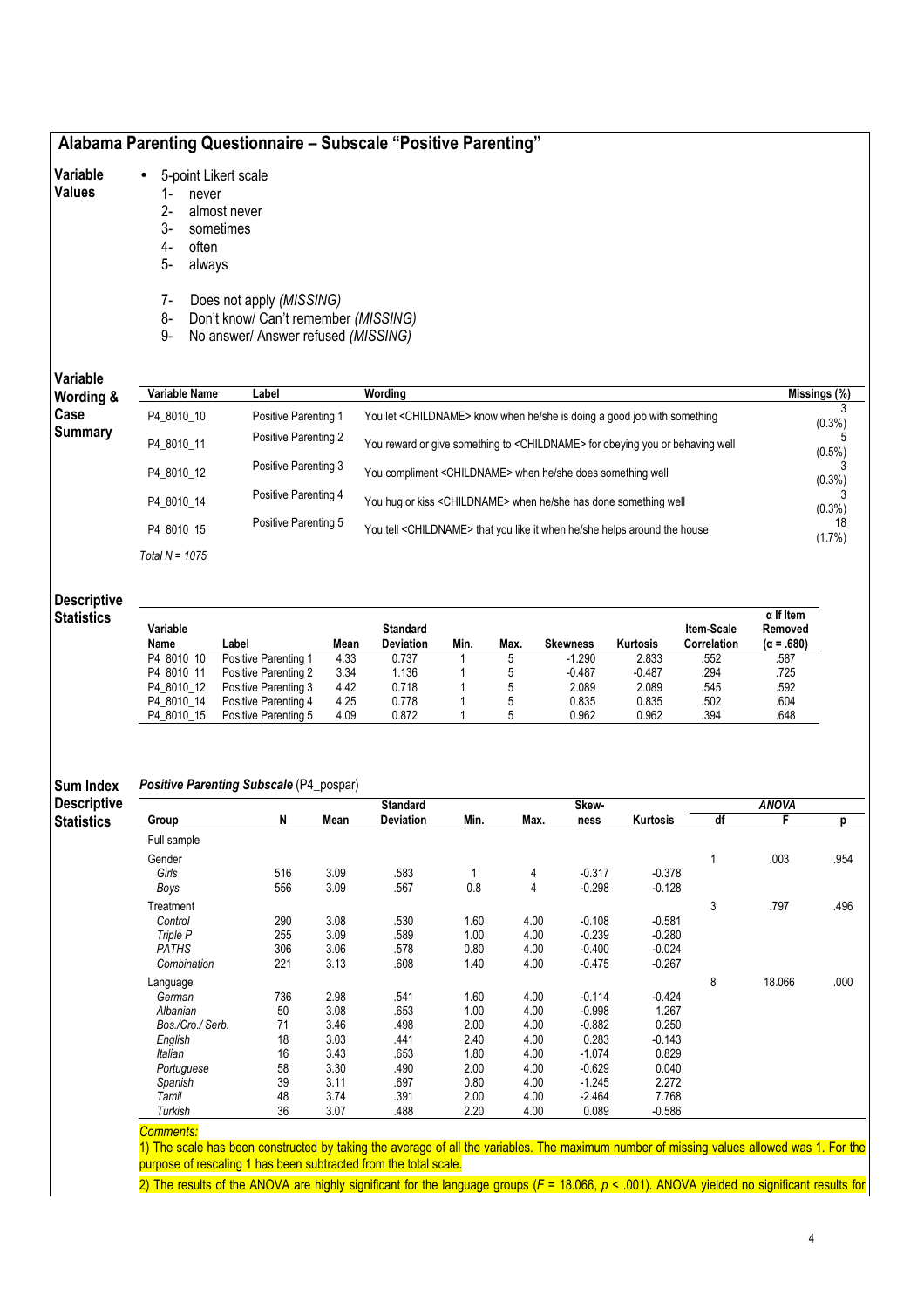## either the gender groups or the treatment groups.

| <b>Subscales &amp;</b> |                                                   | Full<br>Sample |   |   | Girls     |   | <b>Boys</b> |   |
|------------------------|---------------------------------------------------|----------------|---|---|-----------|---|-------------|---|
|                        | Variable                                          | P4             | N | r | <b>P4</b> | N | <b>P4</b>   | N |
|                        | Subscales<br>Involvement                          |                |   |   |           |   |             |   |
|                        | Poor Monitoring<br><b>Inconsistent Discipline</b> |                |   |   |           |   |             |   |
|                        | Corporal Punishment                               |                |   |   |           |   |             |   |
|                        | Parent SBQ<br>Aggression<br>Prosociality          |                |   |   |           |   |             |   |
|                        | Teacher SBQ<br>Aggression<br>Prosociality         |                |   |   |           |   |             |   |
|                        | Child SBQ<br>Aggression<br>Prosociality           |                |   |   |           |   |             |   |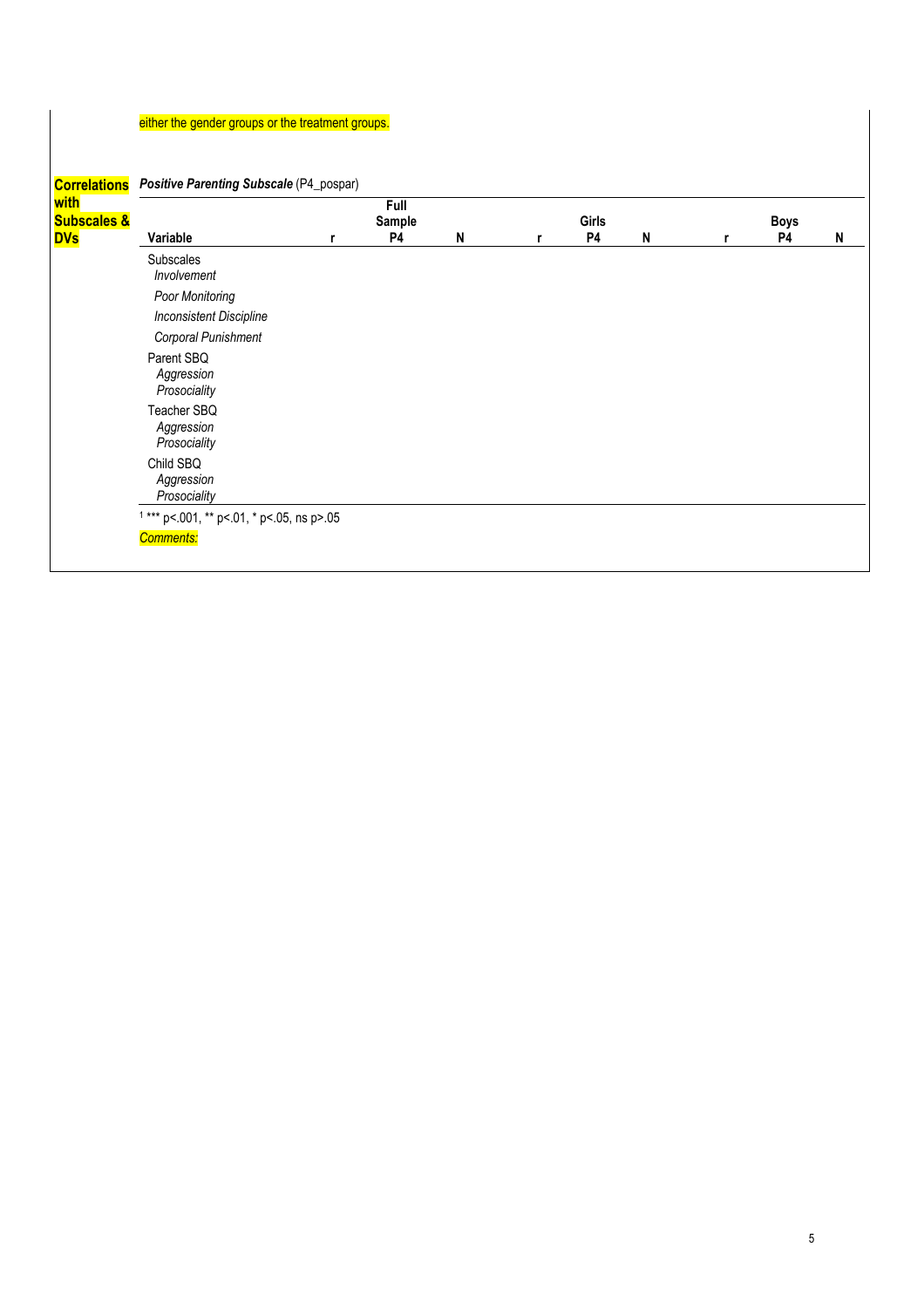## Alabama Parenting Questionnaire – Subscale "Poor Monitoring"

#### Variable • 5-point Likert scale

#### Values

- 1- never 2- almost never
- 3- sometimes
- 4- often
- 5- always
- 7- Does not apply (MISSING)
- 8- Don't know/ Can't remember (MISSING)
- 9- No answer/ Answer refused (MISSING)

### 11,12,13,14,15 Erroneous coding of the interviewer 722 (P2\_7010\_17)<br>11,12,15 Erroneous coding of the interviewer 722 (P2\_7010\_25) Erroneous coding of the interviewer 722  $(P2\overline{7010\overline{25}})$

| Wording &      | Variable Name    | Label              | Wording                                                                                                 | Missings (%)    |
|----------------|------------------|--------------------|---------------------------------------------------------------------------------------------------------|-----------------|
| Case           | P4 8010 16       | Poor Monitoring 1  | <childname> fails to leave a note or to let you know where he/she is going</childname>                  | $(0.4\%)$       |
| <b>Summary</b> | P4 8010 17       | Poor Monitoring 2  | <childname> stays out in the evening past the time he/she is supposed to be home</childname>            | (0.7%           |
|                | P4_8010_18       | Poor Monitoring 3  | <childname> is out with friends you don't know</childname>                                              | $(0.5\%)$       |
|                | P4 8010 19       | Poor Monitoring 4  | <childname> goes out without a set time to be home</childname>                                          | (0.7%           |
|                | P4 8010 20       | Poor Monitoring 5  | <childname> was out after dark without an adult with him/her</childname>                                | $(0.5\%)$       |
|                | P4 8010 21       | Poor Monitoring 6  | You are so busy that you forget where <childname> is and what he/she is doing</childname>               | $(0.4\%)$       |
|                | P4 8010 22       | Poor Monitoring 7  | You check whether <childname> comes home at the time he/she is supposed to</childname>                  | 11<br>$(1.0\%)$ |
|                | P4 8010 23       | Poor Monitoring 8  | You leave your house without telling <childname> where you are going</childname>                        | $(0.4\%)$       |
|                | P4 8010 24       | Poor Monitoring 9  | <childname> comes home from school more than an hour past the time you expected<br/>him/her</childname> | (0.7%           |
|                | P4 8010 25       | Poor Monitoring 10 | You don't know where <childname> is out</childname>                                                     | $(0.3\%)$       |
|                | Total $N = 1075$ |                    |                                                                                                         |                 |

Descriptive **Statistics** 

| Variable    |                    |      | <b>Standard</b>  |      |      |                 |          | Item-Scale  | $\alpha$ If Item<br>Removed |
|-------------|--------------------|------|------------------|------|------|-----------------|----------|-------------|-----------------------------|
| Name        | Label              | Mean | <b>Deviation</b> | Min. | Max. | <b>Skewness</b> | Kurtosis | Correlation | $(\alpha = .732)$           |
| P4 8010 16  | Poor Monitoring 1  | 1.33 | .623             |      | 5    | 1.94            | 3.63     | .528        | .695                        |
| P4 8010 17  | Poor Monitoring 2  | 1.68 | .948             |      | 5    | 1.72            | 3.03     | .491        | .693                        |
| P4 8010 18  | Poor Monitoring 3  | 1.77 | .866             |      | 5    | 0.86            | 0.02     | .323        | .722                        |
| P4 8010 19  | Poor Monitoring 4  | 1.50 | .771             |      | 5    | 1.66            | 2.80     | .517        | .691                        |
| P4 8010 20  | Poor Monitoring 5  | 1.54 | .788             |      | 4    | 1.21            | 0.32     | .356        | .716                        |
| P4 8010 21  | Poor Monitoring 6  | 1.30 | .582             |      | 5    | 2.21            | 5.70     | .456        | .705                        |
| P4 8010 22r | Poor Monitoring 7  | 1.51 | .891             |      | 5    | 2.16            | 4.73     | .185        | .746                        |
| P4 8010 23  | Poor Monitoring 8  | 1.22 | .594             |      | 5    | 3.70            | 16.75    | .209        | .733                        |
| P4 8010 24  | Poor Monitoring 9  | 1.27 | .602             |      | 5    | 2.57            | 7.58     | .409        | .710                        |
| P4 8010 25  | Poor Monitoring 10 | 1.67 | .987             |      | 5    | 1.85            | 3.37     | .537        | .683                        |

Comments: The variable P4\_8010\_22 has been reverse-scored (P4\_8010\_22r).

#### Sum Index Poor Monitoring Subscale (P4\_ctrl)

| Descriptiv |  |
|------------|--|
|            |  |
|            |  |

| <b>Descriptive</b> |             |      |       | <b>Standard</b>  |      |      | <b>Skew</b> |          |    | <b>ANOVA</b> |      |
|--------------------|-------------|------|-------|------------------|------|------|-------------|----------|----|--------------|------|
| <b>Statistics</b>  | Group       | N    | Mean  | <b>Deviation</b> | Min. | Max. | ness        | Kurtosis | df |              |      |
|                    | Full sample | 1071 | 0.478 | .421             | 0.00 | 2.10 | 0.952       | 0.615    |    |              |      |
|                    | Gender      |      |       |                  |      |      |             |          |    | 22.161       | .000 |
|                    | Girls       | 515  | 0.416 | .387             | 0.00 | 2.10 | 1.071       | 1.105    |    |              |      |
|                    | Boys        | 556  | 0.536 | .443             | 0.00 | 2.00 | 0.825       | 0.247    |    |              |      |
|                    | Treatment   |      |       |                  |      |      |             |          |    | 2.765        | .041 |
|                    | Control     | 290  | 0.463 | .396             | 0.00 | 1.90 | 0.768       | 0.121    |    |              |      |
|                    | Triple P    | 255  | 0.483 | .424             | 0.00 | 1.90 | 0.861       | 0.305    |    |              |      |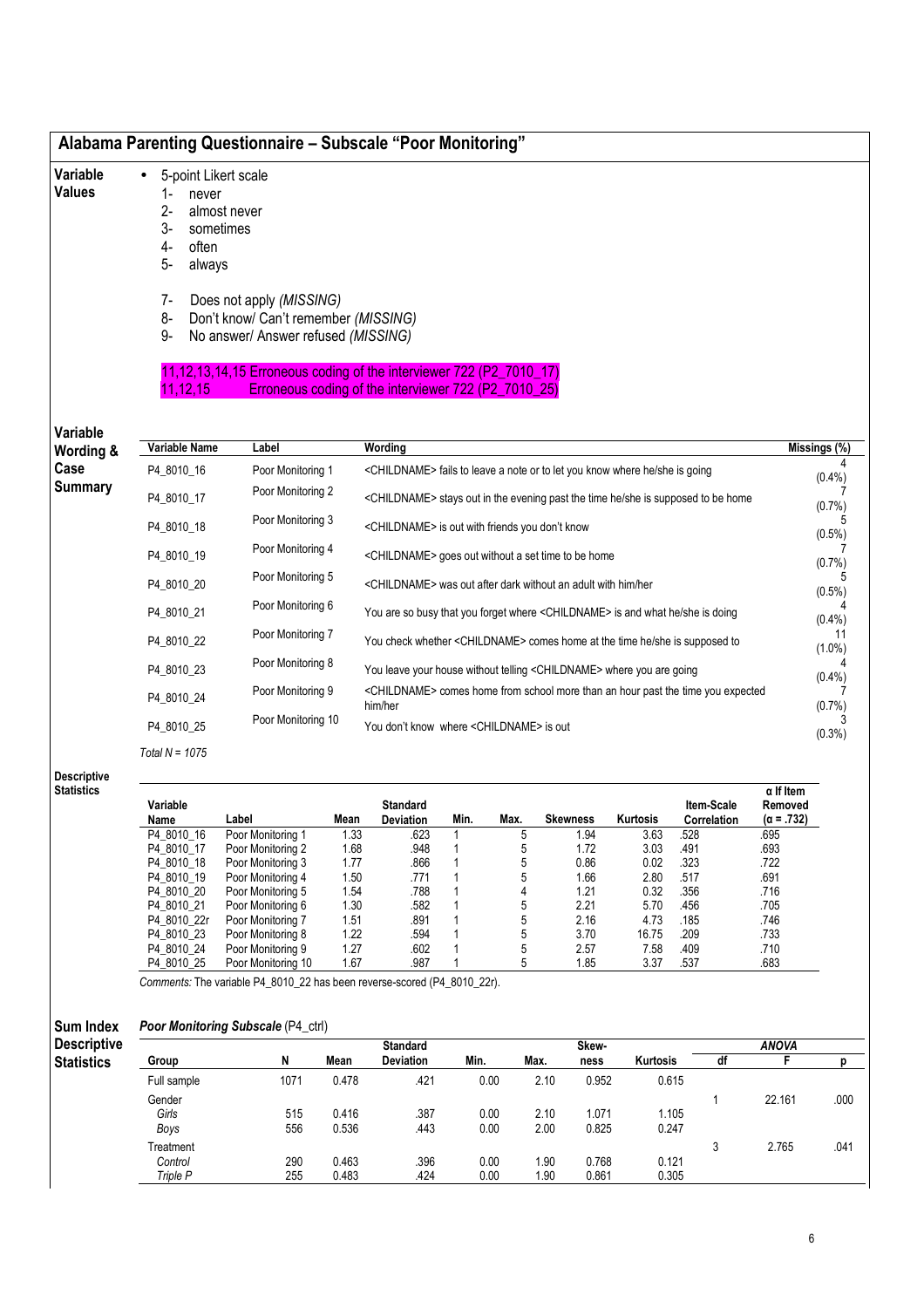|                        | <b>PATHS</b>                                                                                                                                   | 306      | 0.528          | .454         | 0.00         | 2.10         | 0.944          | 0.448          |   |             |      |
|------------------------|------------------------------------------------------------------------------------------------------------------------------------------------|----------|----------------|--------------|--------------|--------------|----------------|----------------|---|-------------|------|
|                        | Combination                                                                                                                                    | 220      | 0.425          | .398         | 0.00         | 2.00         | 1.229          | 1.804          |   |             |      |
|                        | Language                                                                                                                                       |          |                |              |              |              |                |                | 8 | 9.253       | .000 |
|                        | German                                                                                                                                         | 735      | 0.537          | .423         | 0.00         | 2.10         | 0.874          | 0.533          |   |             |      |
|                        | Albanian                                                                                                                                       | 50       | 0.342          | .403         | 0.00         | 1.70         | 1.679          | 2.995          |   |             |      |
|                        | Bos./Cro./ Serb.                                                                                                                               | 71       | 0.505          | .422         | 0.00         | 1.40         | 0.242          | $-1.167$       |   |             |      |
|                        | English                                                                                                                                        | 18       | 0.294          | .386         | 0.00         | 1.60         | 2.400          | 7.634          |   |             |      |
|                        | <b>Italian</b>                                                                                                                                 | 16       | 0.400          | .559         | 0.00         | 1.90         | 1.611          | 2.392          |   |             |      |
|                        | Portuguese                                                                                                                                     | 58       | 0.288          | .373         | 0.00         | 1.70         | 1.779          | 3.134          |   |             |      |
|                        | Spanish<br>Tamil                                                                                                                               | 39<br>48 | 0.462<br>0.163 | .364<br>.269 | 0.00<br>0.00 | 1.50<br>1.10 | 0.852<br>2.219 | 0.512<br>4.865 |   |             |      |
|                        | Turkish                                                                                                                                        | 36       | 0.292          | .261         | 0.00         | 0.80         | 0.463          | $-1.258$       |   |             |      |
|                        |                                                                                                                                                |          |                |              |              |              |                |                |   |             |      |
|                        | <b>Comments:</b>                                                                                                                               |          |                |              |              |              |                |                |   |             |      |
|                        | 1) The variable P4_8010_22 has been reverse-scored (P4_8010_22 r) and then the scale has been constructed by taking the average of all         |          |                |              |              |              |                |                |   |             |      |
|                        | the variables. The maximum number of missing values allowed was 3. For the purpose of rescaling, 1 has been subtracted from the total scale.   |          |                |              |              |              |                |                |   |             |      |
|                        | 2) The results of the ANOVA are highly significant for the gender groups and the language groups. ANOVA yielded no significant results for the |          |                |              |              |              |                |                |   |             |      |
|                        | treatment group.                                                                                                                               |          |                |              |              |              |                |                |   |             |      |
|                        |                                                                                                                                                |          |                |              |              |              |                |                |   |             |      |
|                        |                                                                                                                                                |          |                |              |              |              |                |                |   |             |      |
| <b>Correlations</b>    | Poor Monitoring Subscale (P4_ctrl)                                                                                                             |          |                |              |              |              |                |                |   |             |      |
| with                   |                                                                                                                                                |          |                | Full         |              |              |                |                |   |             |      |
| <b>Subscales &amp;</b> |                                                                                                                                                |          |                | Sample       |              |              | Girls          |                |   | <b>Boys</b> |      |
| <b>DVs</b>             | Variable                                                                                                                                       |          | r              | P4           | N            | r            | P4             | N              | r | <b>P4</b>   | N    |
|                        | <b>Subscales</b>                                                                                                                               |          |                |              |              |              |                |                |   |             |      |
|                        | Involvement                                                                                                                                    |          |                |              |              |              |                |                |   |             |      |
|                        |                                                                                                                                                |          |                |              |              |              |                |                |   |             |      |
|                        | <b>Positive Parenting</b><br><b>Inconsistent Discipline</b>                                                                                    |          |                |              |              |              |                |                |   |             |      |
|                        |                                                                                                                                                |          |                |              |              |              |                |                |   |             |      |
|                        | Corporal Punishment                                                                                                                            |          |                |              |              |              |                |                |   |             |      |
|                        | Parent SBQ                                                                                                                                     |          |                |              |              |              |                |                |   |             |      |
|                        | Aggression                                                                                                                                     |          |                |              |              |              |                |                |   |             |      |
|                        | Prosociality                                                                                                                                   |          |                |              |              |              |                |                |   |             |      |
|                        | Teacher SBQ                                                                                                                                    |          |                |              |              |              |                |                |   |             |      |
|                        |                                                                                                                                                |          |                |              |              |              |                |                |   |             |      |
|                        | Aggression                                                                                                                                     |          |                |              |              |              |                |                |   |             |      |
|                        | Prosociality                                                                                                                                   |          |                |              |              |              |                |                |   |             |      |
|                        | Child SBQ                                                                                                                                      |          |                |              |              |              |                |                |   |             |      |
|                        | Aggression                                                                                                                                     |          |                |              |              |              |                |                |   |             |      |
|                        | Prosociality                                                                                                                                   |          |                |              |              |              |                |                |   |             |      |
|                        | $1***$ p<.001, ** p<.01, * p<.05, ns p>.05                                                                                                     |          |                |              |              |              |                |                |   |             |      |
|                        | Comments :                                                                                                                                     |          |                |              |              |              |                |                |   |             |      |
|                        |                                                                                                                                                |          |                |              |              |              |                |                |   |             |      |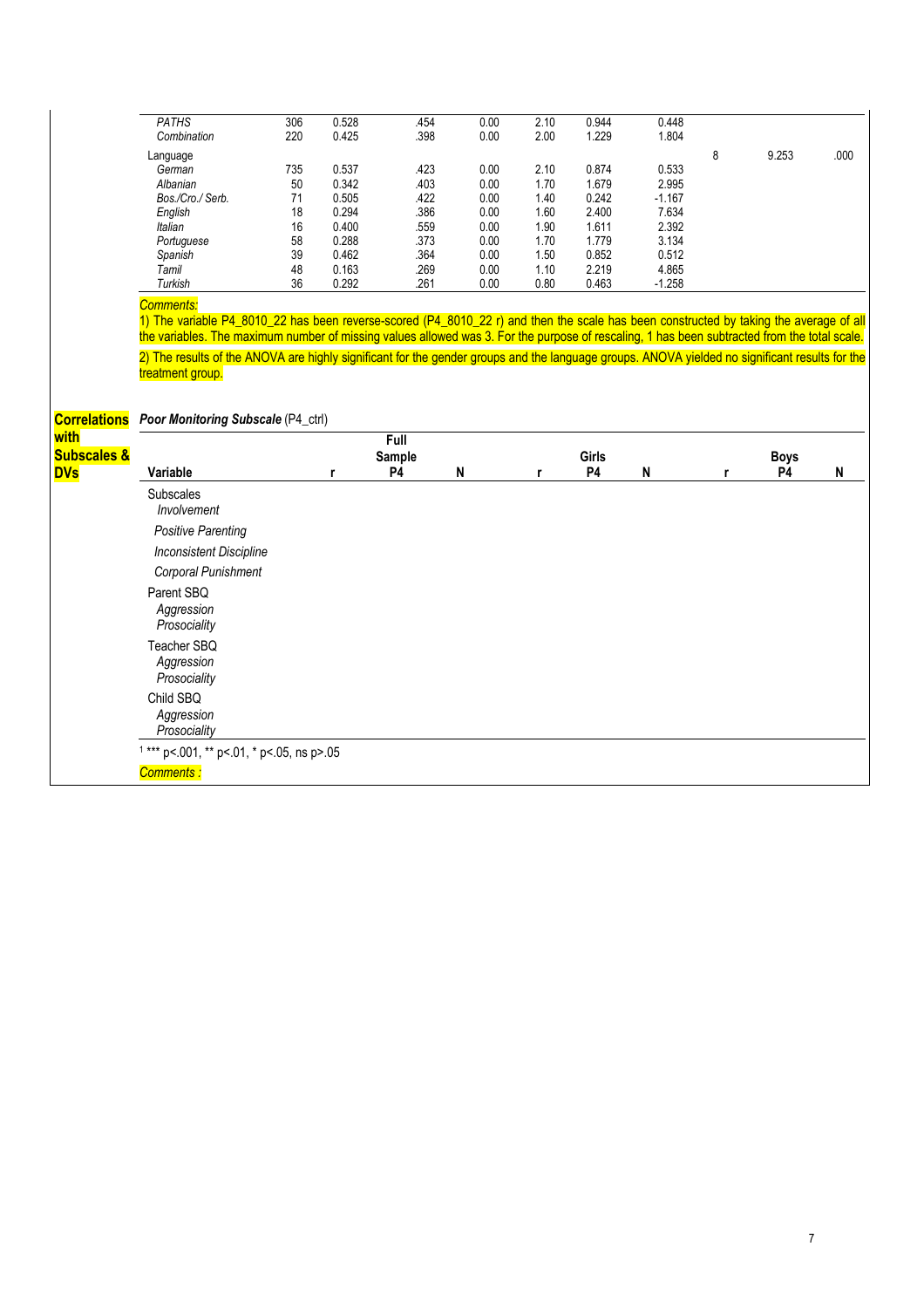| Variable      | $\bullet$ | 5-point Likert scale                       |
|---------------|-----------|--------------------------------------------|
| <b>Values</b> |           | never<br>$\mathsf{I}$ –                    |
|               |           | 2-<br>almost never                         |
|               |           | 3-<br>sometimes                            |
|               |           | often<br>4-                                |
|               |           | always<br>5-                               |
|               |           | Does not apply (MISSING)<br>7-             |
|               |           | Don't know/ Can't remember (MISSING)<br>8- |
|               |           | No answer/ Answer refused (MISSING)<br>9-  |

# Variable

| Variable<br>Wording & | Variable Name    | Label                     | Wording                                                                                                                                                                                                 | $\overline{\mathsf{Missings}}$ (%) |
|-----------------------|------------------|---------------------------|---------------------------------------------------------------------------------------------------------------------------------------------------------------------------------------------------------|------------------------------------|
| Case                  | P4 8010 26       | Inconsistent Discipline 1 | You threaten to punish <childname> and then don't actually punish him/her</childname>                                                                                                                   | 16<br>$(1.5\%)$                    |
| Summary               | P4 8010 27       | Inconsistent Discipline 2 | <childname> talks to you out of being punished after he/she has done something<br/>wrong</childname>                                                                                                    | 27<br>$(2.5\%)$                    |
|                       | P4 8010 28       | Inconsistent Discipline 3 | You feel that getting <childname> to obey you is more trouble than it's worth</childname>                                                                                                               | $(0.5\%)$                          |
|                       | P4 8010 29       | Inconsistent Discipline 4 | You let <childname> out of a punishment early, like you lift restrictions earlier<br/>than you originally said (E.g., he/she is allowed to watch TV again earlier than<br/>originally said)</childname> | 51<br>$(4.7\%)$                    |
|                       | P4 8010 30       | Inconsistent Discipline 5 | You don't punish <childname> when he/she does something wrong</childname>                                                                                                                               | 31<br>$(2.9\%)$                    |
|                       | P4 8010 31       | Inconsistent Discipline 6 | You give <childname> a more severe punishment than usual because you are in<br/>a bad mood</childname>                                                                                                  | 13<br>$(1.2\%)$                    |
|                       | Total $N = 1075$ |                           |                                                                                                                                                                                                         |                                    |

#### Descriptive Statistics

| Variable<br>Name | Label                               | Mean | <b>Standard</b><br><b>Deviation</b> | Min. | Max. | <b>Skewness</b> | <b>Kurtosis</b> | Item-Scale<br>Correlation | $\alpha$ if item<br>Removed<br>$(\alpha = .557)$ |
|------------------|-------------------------------------|------|-------------------------------------|------|------|-----------------|-----------------|---------------------------|--------------------------------------------------|
| P4 8010 26       | <b>Inconsistent Discipline</b>      | 2.25 | .959                                |      | 5    | 0.335           | $-0.362$        | .503                      | .413                                             |
| P4_8010_27       | <b>Inconsistent Discipline</b><br>∩ | 2.41 | 1.023                               |      | 5    | 0.232           | $-0.539$        | .375                      | .474                                             |
| P4 8010 28       | Inconsistent Discipline<br>3        | 1.92 | .926                                |      | 5    | 0.720           | $-0.230$        | .311                      | .506                                             |
| P4 8010 29       | <b>Inconsistent Discipline</b><br>4 | 2.45 | .975                                |      | 5    | 0.032           | $-0.525$        | .432                      | .447                                             |
| P4 8010 30       | <b>Inconsistent Discipline</b><br>5 | 2.57 | 1.082                               |      | 5    | 0.314           | $-0.383$        | .031                      | .635                                             |
| P4 8010 31       | <b>Inconsistent Discipline</b><br>6 | 1.90 | .845                                |      | 4    | 0.360           | $-1.072$        | .196                      | .553                                             |

#### Sum Index Inconsistent Discipline Subscale (P4\_erratic)

| Descriptive       |                  |      |      | <b>Standard</b>  |      |      | Skew-    |          |    | <b>ANOVA</b> |      |
|-------------------|------------------|------|------|------------------|------|------|----------|----------|----|--------------|------|
| <b>Statistics</b> | Group            | N    | Mean | <b>Deviation</b> | Min. | Max. | ness     | Kurtosis | df | F            | D    |
|                   | Full sample      | 1055 | 1.25 | .542             | 0.00 | 3.17 | $-0.008$ | $-0.013$ |    |              |      |
|                   | Gender           |      |      |                  |      |      |          |          |    | 15.550       | .000 |
|                   | Girls            | 505  | 1.18 | .541             | 0.00 | 3.00 | 0.008    | $-0.083$ |    |              |      |
|                   | Boys             | 550  | 1.31 | .535             | 0.00 | 3.17 | $-0.017$ | 0.076    |    |              |      |
|                   | Treatment        |      |      |                  |      |      |          |          | 3  | 0.338        | .798 |
|                   | Control          | 287  | 1.27 | .530             | 0.00 | 2.50 | $-0.223$ | $-0.313$ |    |              |      |
|                   | Triple P         | 252  | 1.25 | .537             | 0.00 | 3.00 | 0.035    | 0.124    |    |              |      |
|                   | <b>PATHS</b>     | 301  | 1.22 | .520             | 0.00 | 2.67 | $-0.084$ | $-0.253$ |    |              |      |
|                   | Combination      | 215  | 1.24 | .591             | 0.00 | 3.17 | 0.230    | 0.330    |    |              |      |
|                   | Language         |      |      |                  |      |      |          |          | 8  | 2.644        | .007 |
|                   | German           | 727  | 1.22 | .514             | 0.00 | 3.00 | $-0.082$ | $-0.242$ |    |              |      |
|                   | Albanian         | 50   | 1.33 | .541             | 0.33 | 3.00 | 0.303    | 0.818    |    |              |      |
|                   | Bos./Cro./ Serb. | 71   | 1.17 | .640             | 0.00 | 2.50 | $-0.181$ | $-0.781$ |    |              |      |
|                   | English          | 18   | 1.41 | .650             | 0.00 | 2.67 | $-0.023$ | 0.471    |    |              |      |
|                   | <b>Italian</b>   | 16   | 1.61 | .425             | 1.00 | 2.50 | 0.427    | $-0.531$ |    |              |      |
|                   | Portuguese       | 57   | 1.39 | .669             | 0.00 | 3.17 | 0.575    | 0.349    |    |              |      |
|                   | Spanish          | 39   | 1.39 | .570             | 0.00 | 2.50 | -0.259   | $-0.012$ |    |              |      |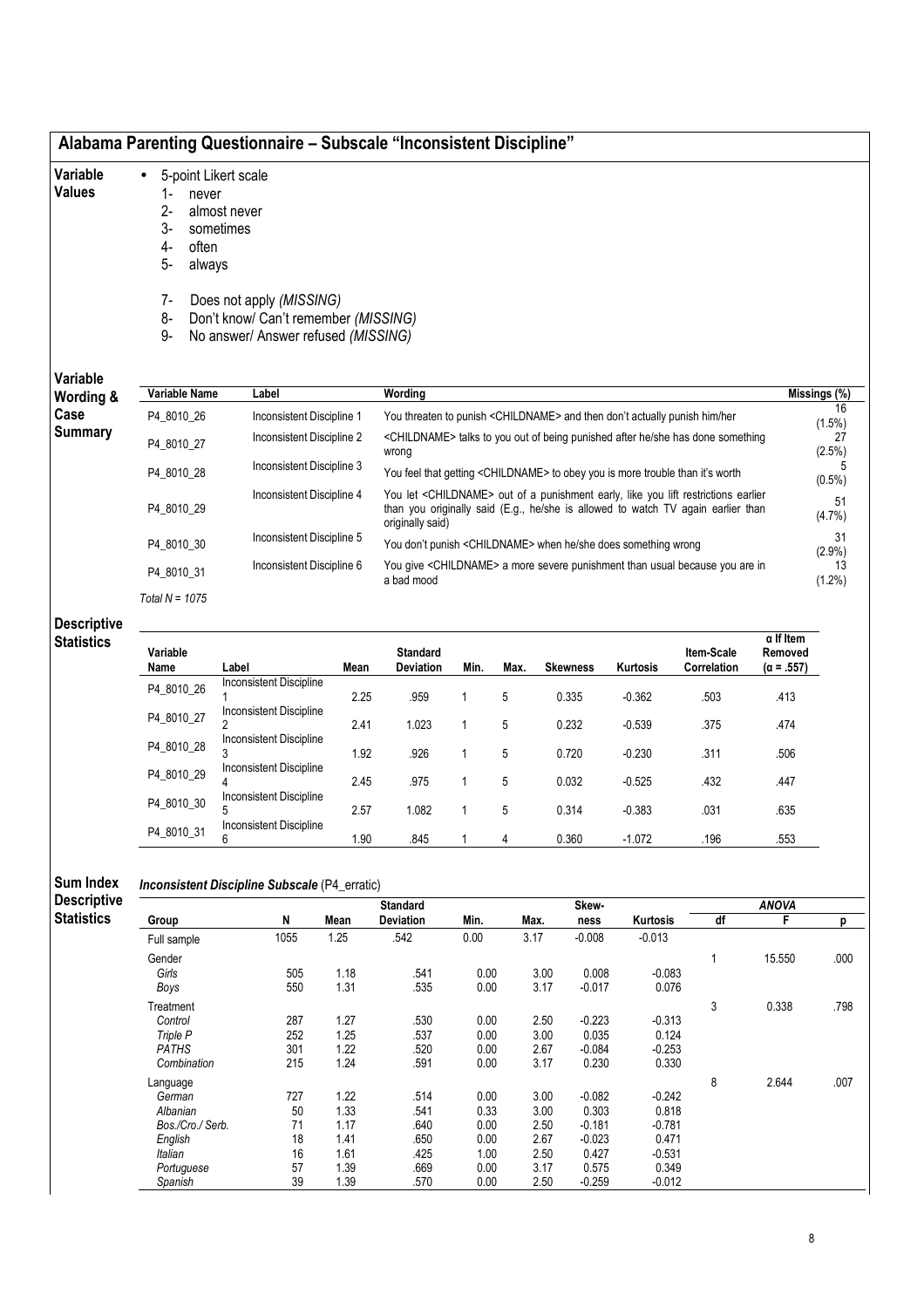|                                | Tamil                                                                                                                                                                                                                       | 46 | 1.23 | .473           | 0.00 | 2.33 | $-0.076$     | 0.019    |             |   |
|--------------------------------|-----------------------------------------------------------------------------------------------------------------------------------------------------------------------------------------------------------------------------|----|------|----------------|------|------|--------------|----------|-------------|---|
|                                | Turkish                                                                                                                                                                                                                     | 31 | 1.17 | .592           | 0.00 | 2.00 | $-0.565$     | $-0.720$ |             |   |
|                                | <b>Comments:</b>                                                                                                                                                                                                            |    |      |                |      |      |              |          |             |   |
|                                | 1) the scale has been constructed by taking the average of all the variables. The maximum number of missing values allowed was 2. For the<br>purpose of rescaling, 1 has been subtracted from the total scale.              |    |      |                |      |      |              |          |             |   |
|                                | 2) The results of the ANOVA are highly significant for the gender groups and moderately significant for the language groups. ANOVA yielded<br>no significant results for the treatment groups. (Unterschiede zur 2. Welle!) |    |      |                |      |      |              |          |             |   |
| <b>Correlations</b>            | <b>Inconsistent Discipline Subscale (P4_erratic)</b>                                                                                                                                                                        |    |      |                |      |      |              |          |             |   |
| with<br><b>Subscales &amp;</b> |                                                                                                                                                                                                                             |    |      | Full<br>Sample |      |      | <b>Girls</b> |          | <b>Boys</b> |   |
| <b>DVs</b>                     | Variable                                                                                                                                                                                                                    |    | r    | <b>P4</b>      | N    | r    | <b>P4</b>    | N        | <b>P4</b>   | N |
|                                | Subscales<br>Involvement                                                                                                                                                                                                    |    |      |                |      |      |              |          |             |   |
|                                | <b>Positive Parenting</b>                                                                                                                                                                                                   |    |      |                |      |      |              |          |             |   |
|                                | Poor Monitoring                                                                                                                                                                                                             |    |      |                |      |      |              |          |             |   |
|                                | Corporal Punishment                                                                                                                                                                                                         |    |      |                |      |      |              |          |             |   |
|                                | Parent SBQ<br>Aggression<br>Prosociality                                                                                                                                                                                    |    |      |                |      |      |              |          |             |   |
|                                | Teacher SBO<br>Aggression<br>Prosociality                                                                                                                                                                                   |    |      |                |      |      |              |          |             |   |
|                                | Child SBO<br>Aggression<br>Prosociality                                                                                                                                                                                     |    |      |                |      |      |              |          |             |   |
|                                | $1***$ p<.001, ** p<.01, * p<.05, ns p>.05                                                                                                                                                                                  |    |      |                |      |      |              |          |             |   |
|                                | <b>Comments:</b>                                                                                                                                                                                                            |    |      |                |      |      |              |          |             |   |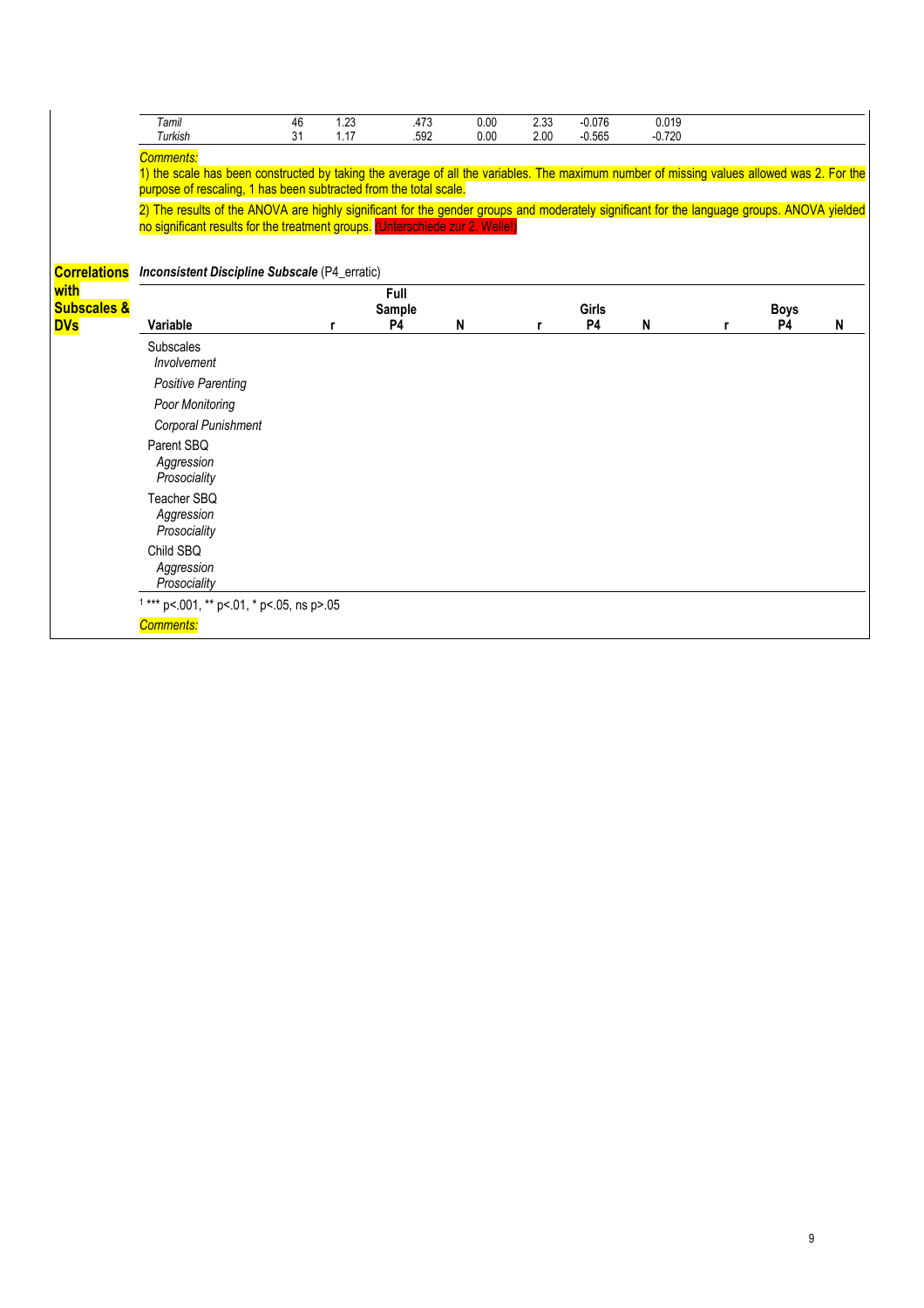| Variable      | $\bullet$ | 5-point Likert scale                 |
|---------------|-----------|--------------------------------------|
| <b>Values</b> | l –       | never                                |
|               | 2-        | almost never                         |
|               | 3-        | sometimes                            |
|               | 4-        | often                                |
|               | 5-        | always                               |
|               | 7-        | Does not apply (MISSING)             |
|               | 8-        | Don't know/ Can't remember (MISSING) |
|               | 9-        | No answer/ Answer refused (MISSING)  |

| Wording &      | Variable Name    | Label                 | Wordina                                                                                                   | Missings (%) |
|----------------|------------------|-----------------------|-----------------------------------------------------------------------------------------------------------|--------------|
| Case           | P4 8010 32       | Corporal Punishment 1 | You spank <childname> with your hand when he/she has done something wrong</childname>                     | $(0.3\%)$    |
| <b>Summary</b> | P4 8010 33       | Corporal Punishment 2 | You slap <childname> when he/she has done something wrong</childname>                                     | (0.3%        |
|                | P4 8010 34       | Corporal Punishment 3 | Hit <childname> with a belt, switch, or other object when he/she has done<br/>something wrong</childname> | $(0.5\%)$    |
|                | Total N = $1075$ |                       |                                                                                                           |              |

#### **Descriptive**

| Variable<br>Name | Label               | Mean | <b>Standard</b><br><b>Deviation</b> | Min. | Max. | <b>Skewness</b> | <b>Kurtosis</b> | <b>Item-Scale</b><br>Correlation | $\alpha$ If Item<br>Removed<br>$(\alpha = .620)$ |
|------------------|---------------------|------|-------------------------------------|------|------|-----------------|-----------------|----------------------------------|--------------------------------------------------|
| P4_8010_32       | Corporal Punishment | 1.40 | .718                                |      |      | 1.727           | 2.256           | .472                             | .497                                             |
| P4_8010_33       | Corporal Punishment | 1.26 | .561                                |      |      | 2.217           | 4.529           | .481                             | .446                                             |
| P4_8010_34       | Corporal Punishment | 1.09 | .405                                |      |      | 4.854           | 25.815          | .402                             | .589                                             |

#### Sum Index Corporal Punishment Subscale (P4\_corporal)

Descriptive **Statistics** 

#### Standard Standard Skew- Skew- ANOVA Group N Mean Deviation Min. Max. ness Kurtosis df F p Full sample 1075 Gender 1 2.896 .089 Girls 515 0.230 0.431 0.00 2.00 2.24 4.83 Boys 556 0.275 0.435 0.00 2.33 1.92 3.71 Treatment 3 1.139 .332 Control 290 0.259 .431 0.00 2.00 2.08 4.34 Triple P 254 0.272 .430 0.00 2.00 1.83 3.27 PATHS 306 0.216 .440 0.00 2.33 2.49 6.11 Combination 221 0.276 .433 0.00 2.00 1.78 2.91 Language 8 15.941 .000 German 736 0.173 .343 0.00 2.33 2.61 8.06 Albanian 50 0.367 .560 0.00 2.00 1.58 1.66 English March 2000 1.67 2.46<br>
English 18 0.481 1446 0.00 1.33 0.55 -0.53 English 18 0.481 .446 0.00 1.33 0.55 -0.53 Italian 16 0.375 .453 0.00 1.33 1.20 0.65 Portuguese 58 0.460 .558 0.00 2.00 1.37 1.18 Spanish 39 0.479 .620 0.00 2.00 1.26 0.68 Tamil 48 0.719 .617 0.00 2.00 0.56 -0.85 Turkish 35 0.248 .399 0.00 1.33 1.62 1.70

#### Comments:

1) The scale has been constructed by taking the average of all the variables. The maximum number of missing values allowed was 1. For the purpose of rescaling, 1 has been subtracted from the total scale.

2) The results for the ANOVA are highly significant for the language groups. ANOVA yielded no significant results for the treatments groups.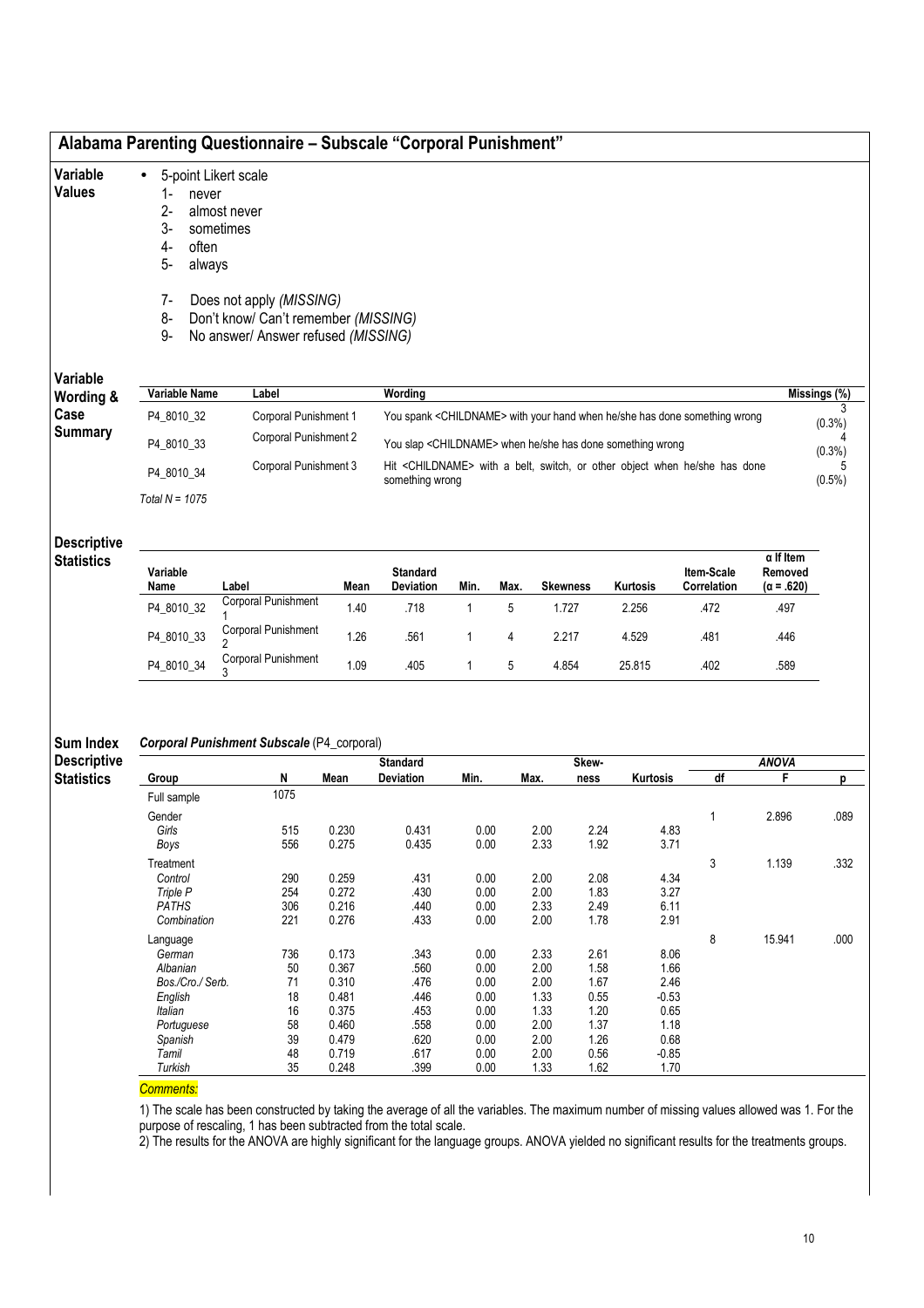|                                              | <b>Correlations</b> Corporal Punishment Subscale (P4_corporal) |                                  |   |   |                    |   |                   |   |
|----------------------------------------------|----------------------------------------------------------------|----------------------------------|---|---|--------------------|---|-------------------|---|
| with<br><b>Subscales &amp;</b><br><b>DVs</b> | Variable                                                       | Full<br>Sample<br>P <sub>4</sub> | N | r | Girls<br><b>P4</b> | N | <b>Boys</b><br>P4 | N |
|                                              | <b>Subscales</b><br>Involvement                                |                                  |   |   |                    |   |                   |   |
|                                              | <b>Positive Parenting</b>                                      |                                  |   |   |                    |   |                   |   |
|                                              | Poor Monitoring                                                |                                  |   |   |                    |   |                   |   |
|                                              | <b>Inconsistent Discipline</b>                                 |                                  |   |   |                    |   |                   |   |
|                                              | Parent SBQ<br>Aggression<br>Prosociality                       |                                  |   |   |                    |   |                   |   |
|                                              | Teacher SBQ<br>Aggression<br>Prosociality                      |                                  |   |   |                    |   |                   |   |
|                                              | Child SBQ<br>Aggression<br>Prosociality                        |                                  |   |   |                    |   |                   |   |
|                                              | $1***$ p<.001, ** p<.01, * p<.05, ns p>.05                     |                                  |   |   |                    |   |                   |   |
|                                              | <b>Comments:</b>                                               |                                  |   |   |                    |   |                   |   |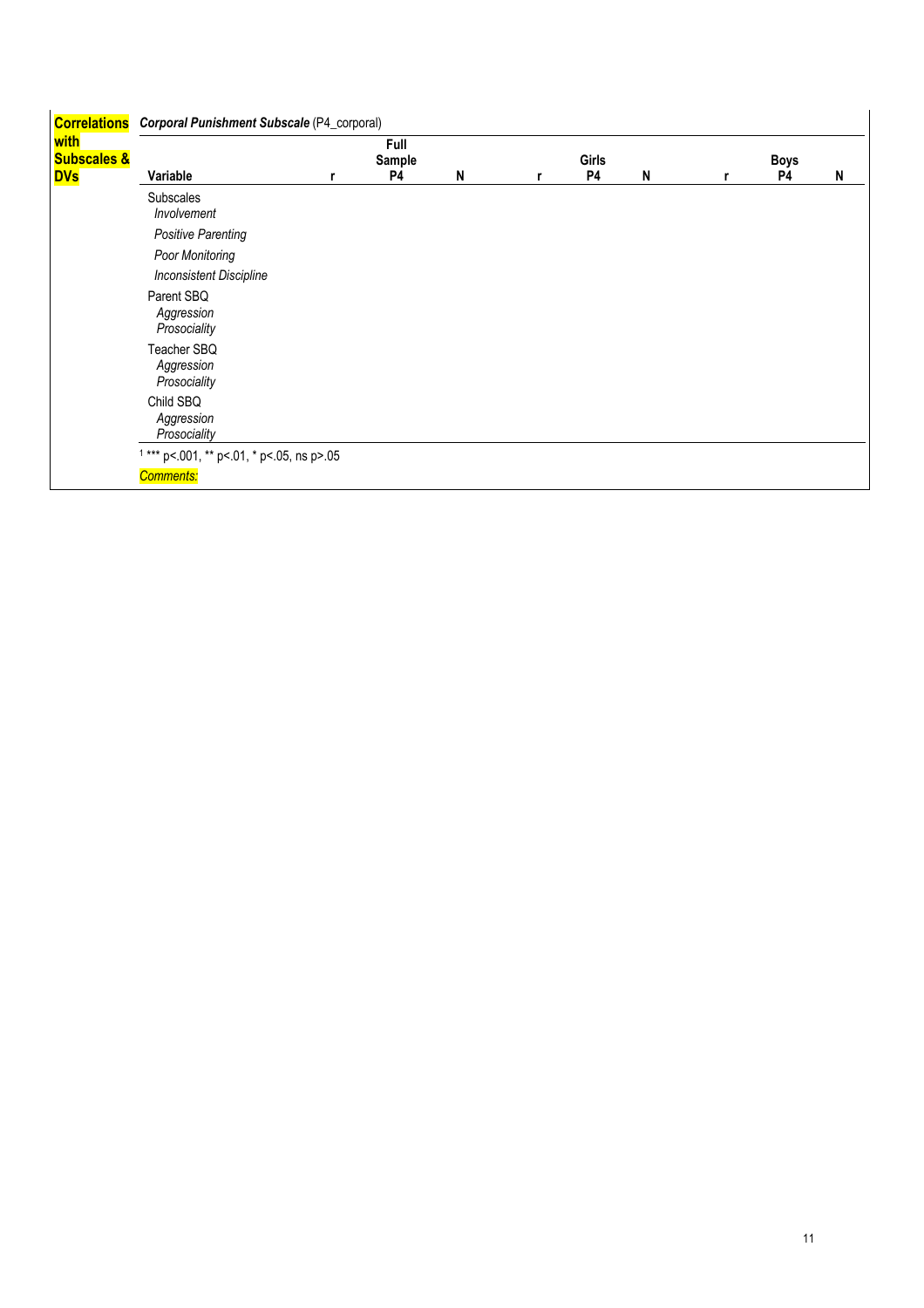| Variable                                | 5-point Likert scale<br>$\bullet$ |                                          |              |                  |                  |        |                                                                     |                                                                                       |              |              |                 |
|-----------------------------------------|-----------------------------------|------------------------------------------|--------------|------------------|------------------|--------|---------------------------------------------------------------------|---------------------------------------------------------------------------------------|--------------|--------------|-----------------|
| <b>Values</b>                           | 1-<br>never                       |                                          |              |                  |                  |        |                                                                     |                                                                                       |              |              |                 |
|                                         | $2 -$                             | almost never                             |              |                  |                  |        |                                                                     |                                                                                       |              |              |                 |
|                                         | 3-<br>sometimes                   |                                          |              |                  |                  |        |                                                                     |                                                                                       |              |              |                 |
|                                         | 4-<br>often                       |                                          |              |                  |                  |        |                                                                     |                                                                                       |              |              |                 |
|                                         | 5-<br>always                      |                                          |              |                  |                  |        |                                                                     |                                                                                       |              |              |                 |
|                                         | $7-$                              | Does not apply (MISSING)                 |              |                  |                  |        |                                                                     |                                                                                       |              |              |                 |
|                                         | 8-                                | Don't know/ Can't remember (MISSING)     |              |                  |                  |        |                                                                     |                                                                                       |              |              |                 |
|                                         | 9-                                | No answer/ Answer refused (MISSING)      |              |                  |                  |        |                                                                     |                                                                                       |              |              |                 |
|                                         |                                   |                                          |              |                  |                  |        |                                                                     |                                                                                       |              |              |                 |
| Variable                                |                                   |                                          |              |                  |                  |        |                                                                     |                                                                                       |              |              |                 |
| Wording &                               | Variable Name                     | Label                                    |              | <b>Wording</b>   |                  |        |                                                                     |                                                                                       |              |              | Missings (%)    |
| Case                                    | P4_8010_35                        | Other Discipline 1                       |              |                  |                  |        |                                                                     | You take away privileges or money from <childname> as a punishment</childname>        |              |              | 9<br>(0.8% )    |
| <b>Summary</b>                          | P4_8010_36                        | Other Discipline 2                       |              |                  |                  |        | You send <childname> to his/her room as a punishment</childname>    |                                                                                       |              |              | 8<br>(0.7%      |
|                                         | P4_8010_37                        | Other Discipline 3                       |              |                  |                  |        |                                                                     | You yell or scream at <childname> when he/she had done something wrong</childname>    |              |              | (0.4% )         |
|                                         | P4_8010_38                        | Other Discipline 4                       |              | misbehaves       |                  |        |                                                                     | Calmly explain to <childname> why his/her behaviour was wrong when he/she</childname> |              |              | 5<br>$(0.5\%)$  |
|                                         | P4_8010_39                        | Other Discipline 5                       |              |                  |                  |        |                                                                     | Use time out, that is make him/her sit or stand in a corner, as a punishment          |              |              | 10<br>$(0.9\%)$ |
|                                         | P4_8010_40                        | Other Discipline 6                       |              |                  |                  |        | You give extra <childname> extra chores as a punishment</childname> |                                                                                       |              |              | 12<br>$(1.1\%)$ |
|                                         | Total $N = 1075$                  |                                          |              |                  |                  |        |                                                                     |                                                                                       |              |              |                 |
|                                         |                                   |                                          |              |                  |                  |        |                                                                     |                                                                                       |              |              |                 |
| <b>Descriptive</b><br><b>Statistics</b> | Variable                          |                                          |              | <b>Standard</b>  |                  |        |                                                                     |                                                                                       |              |              |                 |
|                                         | Name                              | Label                                    | Mean         | <b>Deviation</b> | Min.             | Max.   | <b>Skewness</b>                                                     | Kurtosis                                                                              |              |              |                 |
|                                         | P4_8010_35                        | Other Discipline 1                       | 2.61         | 1.058            |                  | 5      | $-0.009$                                                            | $-0.550$                                                                              |              |              |                 |
|                                         | P4_8010_36                        | Other Discipline 2                       | 2.36         | 1.017            |                  | 5      | 0.212                                                               | $-0.550$                                                                              |              |              |                 |
|                                         | P4_8010_37                        | Other Discipline 3                       | 2.68         | .907             |                  | 5      | 0.145                                                               | 0.116                                                                                 |              |              |                 |
|                                         | P4_8010_38                        | Other Discipline 4                       | 3.88         | .808             |                  | 5      | $-0.609$                                                            | 0.923                                                                                 |              |              |                 |
|                                         | P4_8010_39<br>P4_8010_40          | Other Discipline 5<br>Other Discipline 6 | 1.28<br>1.91 | .669<br>1.022    |                  | 5<br>5 | 2.502<br>0.753                                                      | 5.898<br>$-0.470$                                                                     |              |              |                 |
|                                         |                                   |                                          |              |                  |                  |        |                                                                     |                                                                                       |              |              |                 |
| Sum Index<br><b>Descriptive</b>         |                                   | Other Discipline: (P4_8010_35)           |              | <b>Standard</b>  |                  |        | Skew-                                                               |                                                                                       |              | <b>ANOVA</b> |                 |
| <b>Statistics</b>                       | Group                             | N                                        | Mean         | Deviation        | Min.             | Max.   | ness                                                                | Kurtosis                                                                              | df           | F.           | p               |
|                                         | Full sample                       | 1066                                     | 2.61         | 1.06             | $\mathbf{1}$     |        | 5<br>$-0.009$                                                       | $-0.550$                                                                              |              |              |                 |
|                                         | Gender                            |                                          |              |                  |                  |        |                                                                     |                                                                                       | $\mathbf{1}$ | 14.505       | .000            |
|                                         | Girls                             | 514                                      | 2.49         | 1.08             | 1                | 5      | 0.129                                                               | $-0.663$                                                                              |              |              |                 |
|                                         | Boys                              | 552                                      | 2.73         | 1.03             | $\mathbf{1}$     | 5      | $-0.122$                                                            | $-0.335$                                                                              |              |              |                 |
|                                         | Treatment                         |                                          |              |                  |                  |        |                                                                     |                                                                                       | 3            | 2.125        | .095            |
|                                         | Control                           | 289                                      | 2.73         | 1.03             | 1                | 5      | $-0.174$                                                            | $-0.499$                                                                              |              |              |                 |
|                                         | Triple P                          | 255                                      | 2.55         | 1.07             | 1                | 5      | 0.126                                                               | $-0.516$                                                                              |              |              |                 |
|                                         | <b>PATHS</b>                      | 302                                      | 2.54         | 1.06             | 1                | 5      | 0.049                                                               | $-0.560$                                                                              |              |              |                 |
|                                         | Combination                       | 220                                      | 2.64         | 1.08             | 1                |        | 5<br>$-0.027$                                                       | $-0.481$                                                                              |              |              |                 |
|                                         | Language                          |                                          |              |                  |                  |        |                                                                     |                                                                                       | 8            | 4.003        | .000            |
|                                         | German                            | 734                                      | 2.56         | 1.00             | 1                | 5      | $-0.448$                                                            | $-0.036$                                                                              |              |              |                 |
|                                         |                                   |                                          | 2.48         | 1.15             | 1                |        | 5<br>$-0.772$                                                       | 0.135                                                                                 |              |              |                 |
|                                         | Albanian                          | 50                                       |              |                  |                  |        |                                                                     |                                                                                       |              |              |                 |
|                                         | Bos./Cro./ Serb.<br>English       | 71<br>18                                 | 2.62<br>2.06 | 1.15<br>1.16     | 1<br>$\mathbf 1$ | 5<br>4 | $-0.946$<br>$-1.072$                                                | $-0.244$<br>0.640                                                                     |              |              |                 |

Italian 16 2.75 1.24 1 5 -0.708 -0.181 Portuguese 58 2.84 1.28 1 5 -1.140 0.093 Spanish 39 3.28 1.12 1 5 0.121 -0.243 Tamil 46 2.96 0.97 1 5 0.008 -0.531 Turkish 34 2.50 1.16 1 5 -0.492 0.123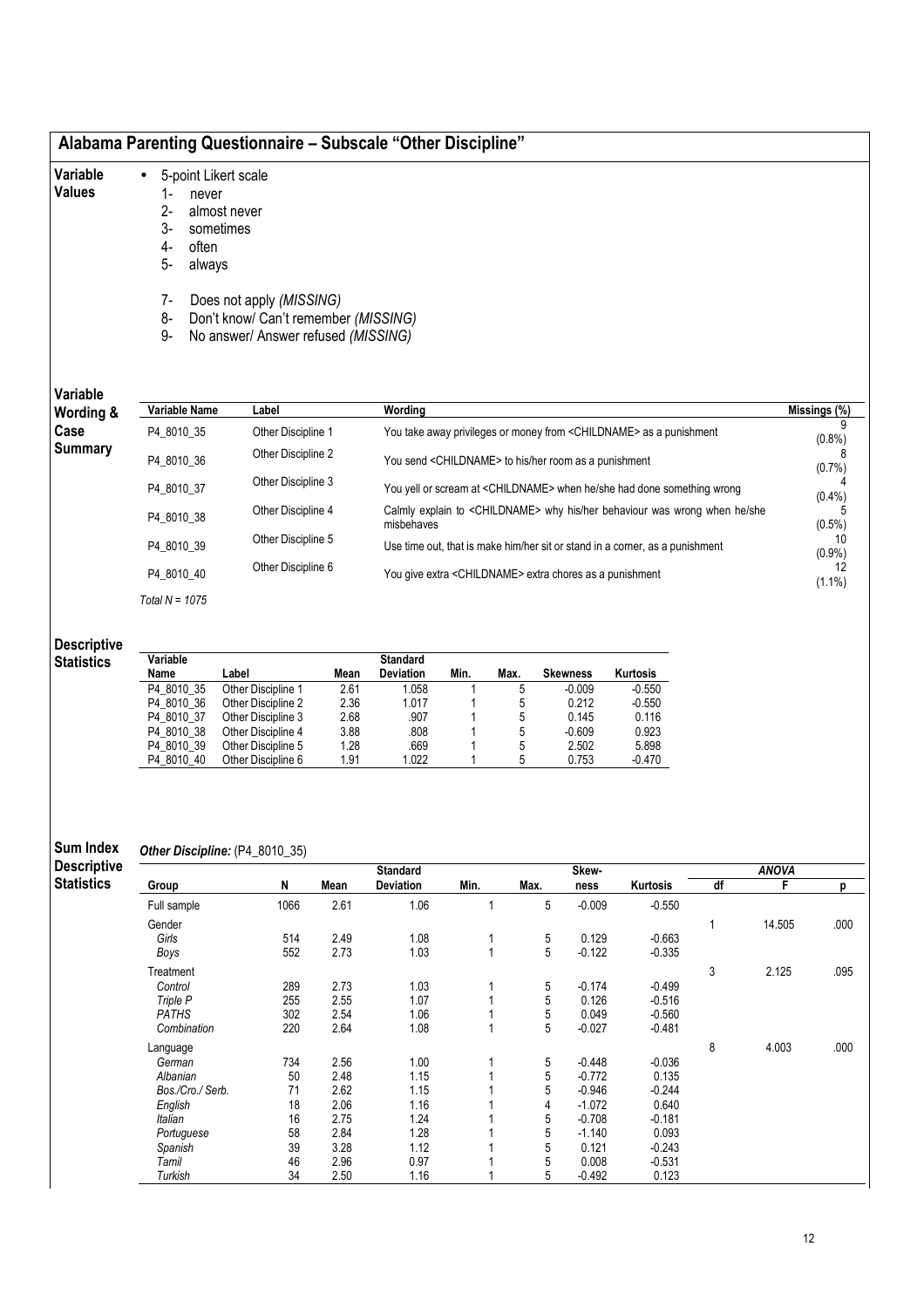Comments: The results of the ANOVA are highly significant for the gender groups and the language groups and moderately significant for the treatment groups.

#### Correlations Other Discipline: (P4\_8010\_35)

| <u>.</u>                             |                                            |                 |   |   |                    |   |   |                   |   |
|--------------------------------------|--------------------------------------------|-----------------|---|---|--------------------|---|---|-------------------|---|
| with                                 |                                            | Full            |   |   |                    |   |   |                   |   |
| <b>Subscales &amp;</b><br><b>DVs</b> | Variable                                   | Sample<br>P4    | N | r | Girls<br><b>P4</b> | N | r | <b>Boys</b><br>P4 | N |
|                                      | Subscales<br>Involvement                   |                 |   |   |                    |   |   |                   |   |
|                                      | <b>Positive Parenting</b>                  |                 |   |   |                    |   |   |                   |   |
|                                      | Poor Monitoring                            |                 |   |   |                    |   |   |                   |   |
|                                      | <b>Inconsistent Discipline</b>             |                 |   |   |                    |   |   |                   |   |
|                                      | Corporal Punishment                        |                 |   |   |                    |   |   |                   |   |
|                                      | Parent SBQ<br>Aggression<br>Prosociality   |                 |   |   |                    |   |   |                   |   |
|                                      | Teacher SBQ<br>Aggression<br>Prosociality  |                 |   |   |                    |   |   |                   |   |
|                                      | Child SBQ<br>Aggression<br>Prosociality    |                 |   |   |                    |   |   |                   |   |
|                                      | $1***$ p<.001, ** p<.01, * p<.05, ns p>.05 |                 |   |   |                    |   |   |                   |   |
|                                      | <b>Comments:</b>                           |                 |   |   |                    |   |   |                   |   |
|                                      |                                            |                 |   |   |                    |   |   |                   |   |
| Sum Index                            | Other Discipline: (P4_8010_36)             |                 |   |   |                    |   |   |                   |   |
| <b>Descriptive</b>                   |                                            | <b>Standard</b> |   |   | Skow-              |   |   | <b>ANOVA</b>      |   |

| <b>Descriptive</b> |                  |      |      | <b>Standard</b>  |      |      | Skew-    |          |    | <b>ANOVA</b> |      |
|--------------------|------------------|------|------|------------------|------|------|----------|----------|----|--------------|------|
| <b>Statistics</b>  | Group            | N    | Mean | <b>Deviation</b> | Min. | Max. | ness     | Kurtosis | df | F            | p    |
|                    | Full sample      | 1067 | 2.36 | 1.02             |      | 5    | 0.212    | $-0.550$ |    |              |      |
|                    | Gender           |      |      |                  |      |      |          |          |    | 2.897        | .089 |
|                    | Girls            | 555  | 2.41 | 1.00             |      | 5    | 0.123    | $-0.537$ |    |              |      |
|                    | Boys             | 512  | 2.31 | 1.03             |      | 5    | 0.312    | $-0.523$ |    |              |      |
|                    | Treatment        |      |      |                  |      |      |          |          | 3  | .636         | .592 |
|                    | Control          | 289  | 2.37 | 1.00             |      | 5    | 0.089    | $-0.738$ |    |              |      |
|                    | Triple P         | 253  | 2.38 | 0.96             |      | 5    | 0.114    | $-0.583$ |    |              |      |
|                    | <b>PATHS</b>     | 305  | 2.30 | 1.01             |      | 5    | 0.302    | $-0.459$ |    |              |      |
|                    | Combination      | 220  | 2.42 | 1.11             |      | 5    | 0.290    | $-0.512$ |    |              |      |
|                    | Language         |      |      |                  |      |      |          |          | 8  | 4.730        | .000 |
|                    | German           | 736  | 2.33 | 0.93             |      | 5    | 0.099    | $-0.528$ |    |              |      |
|                    | Albanian         | 50   | 2.76 | 1.08             |      | 5    | $-0.307$ | $-0.771$ |    |              |      |
|                    | Bos./Cro./ Serb. | 71   | 2.73 | 1.21             |      | 5    | 0.135    | $-0.606$ |    |              |      |
|                    | English          | 18   | 2.39 | 0.98             |      | 4    | $-0.498$ | $-1.164$ |    |              |      |
|                    | Italian          | 16   | 2.38 | 1.02             |      | 4    | $-0.040$ | $-1.067$ |    |              |      |
|                    | Portuguese       | 58   | 2.38 | 1.15             |      | 5    | 0.342    | $-0.798$ |    |              |      |
|                    | Spanish          | 39   | 2.41 | 1.39             |      | 5    | 0.505    | $-1.004$ |    |              |      |
|                    | Tamil            | 47   | 1.72 | 1.12             |      | 5    | 1.264    | 0.425    |    |              |      |
|                    | Turkish          | 32   | 2.47 | 1.05             |      | 5    | $-0.002$ | $-0.353$ |    |              |      |

#### Comments:

The results of the ANOVA are highly significant for the language groups and moderately significant for the gender groups. ANOVA yielded no significant results for the treatment groups.

|                                | <b>Correlations</b> Other Discipline: (P4_8010_36) |  |                |  |  |       |   |  |             |   |  |  |
|--------------------------------|----------------------------------------------------|--|----------------|--|--|-------|---|--|-------------|---|--|--|
| with<br><b>Subscales &amp;</b> |                                                    |  | Full<br>Sample |  |  | Girls |   |  | <b>Boys</b> |   |  |  |
| <b>DVs</b>                     | Variable                                           |  | P4             |  |  | P4    | N |  | P4          | N |  |  |
|                                | <b>Subscales</b><br>Involvement                    |  |                |  |  |       |   |  |             |   |  |  |
|                                | Positive Parenting                                 |  |                |  |  |       |   |  |             |   |  |  |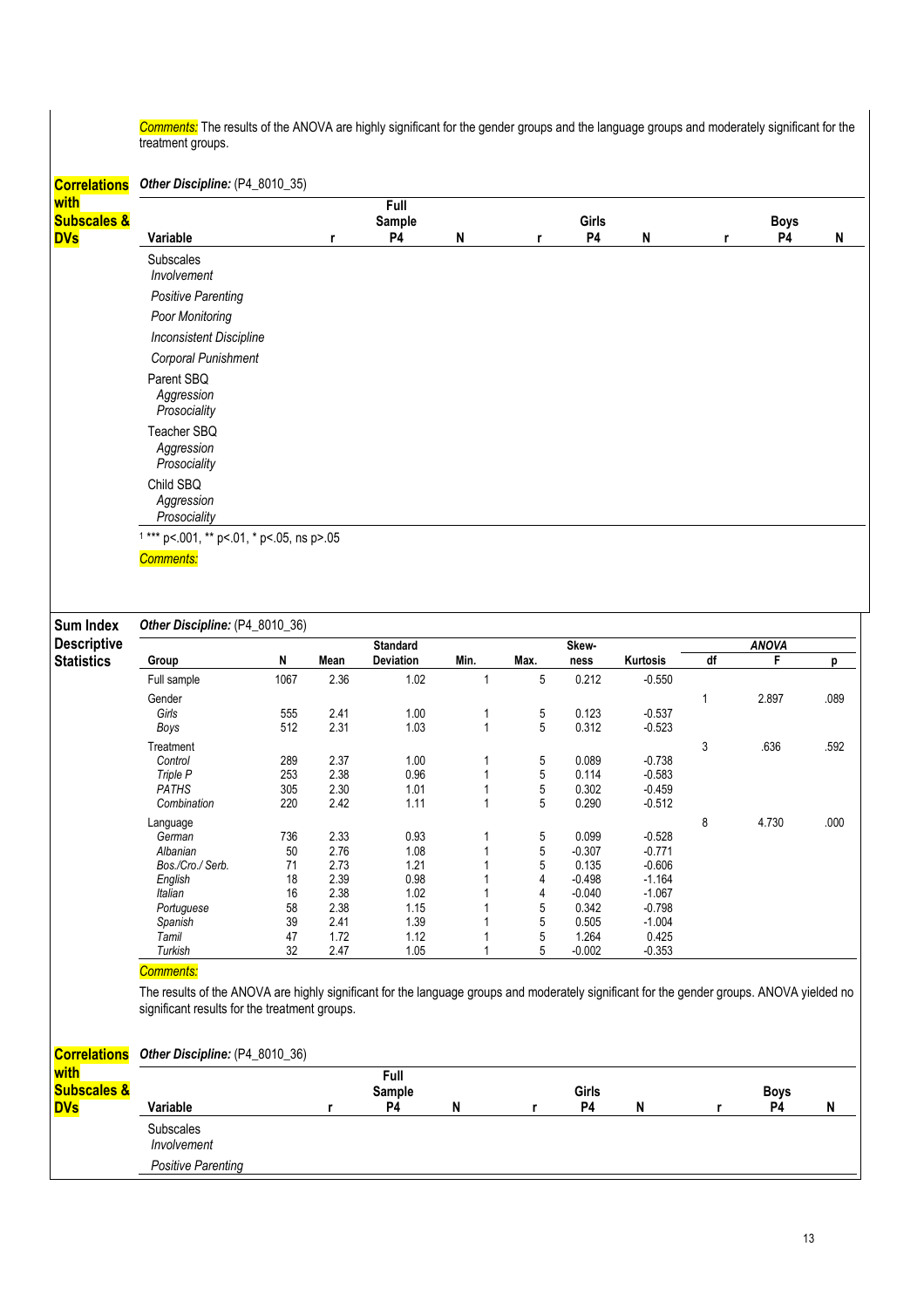| Poor Monitoring                |
|--------------------------------|
| <b>Inconsistent Discipline</b> |
| Corporal Punishment            |
| Parent SBO                     |
| Aggression                     |
| Prosociality                   |
| Teacher SBO                    |
| Aggression                     |
| Prosociality                   |
| Child SBO                      |
| Aggression                     |
| Prosociality                   |

1 \*\*\* p<.001, \*\* p<.01, \* p<.05, ns p>.05

Comments:

## Sum Index

| Sum Index          | Other Discipline: (P4_8010_37) |      |      |                  |                         |      |          |          |    |              |      |
|--------------------|--------------------------------|------|------|------------------|-------------------------|------|----------|----------|----|--------------|------|
| <b>Descriptive</b> |                                |      |      | <b>Standard</b>  |                         |      | Skew-    |          |    | <b>ANOVA</b> |      |
| <b>Statistics</b>  | Group                          | N    | Mean | <b>Deviation</b> | Min.                    | Max. | ness     | Kurtosis | df | F            | p    |
|                    | Full sample                    | 1071 | 2.68 | 0.91             |                         | 5    | 0.145    | 0.116    |    |              |      |
|                    | Gender                         |      |      |                  |                         |      |          |          |    | 9.190        | .002 |
|                    | Girls                          | 516  | 2.59 | 0.89             |                         | 5    | 0.044    | $-0.050$ |    |              |      |
|                    | Boys                           | 555  | 2.76 | 0.91             | $\overline{\mathbf{A}}$ | 5    | 0.224    | 0.204    |    |              |      |
|                    | Treatment                      |      |      |                  |                         |      |          |          | 3  | .285         | .836 |
|                    | Control                        | 290  | 2.68 | 0.94             |                         | 5    | 0.268    | 0.096    |    |              |      |
|                    | Triple P                       | 255  | 2.64 | 0.88             |                         | 5    | $-0.157$ | 0.137    |    |              |      |
|                    | <b>PATHS</b>                   | 306  | 2.69 | 0.86             |                         | 5    | 0.224    | 0.322    |    |              |      |
|                    | Combination                    | 220  | 2.71 | 0.95             |                         | 5    | 0.167    | $-0.144$ |    |              |      |
|                    | Language                       |      |      |                  |                         |      |          |          | 8  | 15.829       | .000 |
|                    | German                         | 736  | 2.57 | 0.79             |                         | 5    | 0.061    | 0.231    |    |              |      |
|                    | Albanian                       | 50   | 3.42 | 1.05             |                         | 5    | $-0.274$ | 0.076    |    |              |      |
|                    | Bos./Cro./ Serb.               | 71   | 2.54 | 1.01             |                         | 5    | $-0.141$ | $-0.336$ |    |              |      |
|                    | English                        | 18   | 2.89 | 0.83             |                         | 4    | $-1.153$ | 1.742    |    |              |      |
|                    | <b>Italian</b>                 | 16   | 2.69 | 1.25             |                         | 5    | $-0.021$ | $-0.834$ |    |              |      |
|                    | Portuguese                     | 58   | 2.83 | 1.08             |                         | 5    | 0.095    | $-0.387$ |    |              |      |
|                    | Spanish                        | 39   | 2.74 | 1.12             |                         | 4    | $-0.415$ | $-1.161$ |    |              |      |
|                    | Tamil                          | 48   | 3.71 | 0.80             | 2                       | 5    | 0.322    | $-0.876$ |    |              |      |
|                    | Turkish                        | 35   | 2.43 | 0.88             |                         | 5    | 0.365    | 0.892    |    |              |      |

## Comments:

The results of the ANOVA are highly significant for the language groups and the gender groups. ANOVA yielded no significant results for the treatment groups. (Unterschiede zur 2. Welle

#### Correlations Other Discipline: (P4\_8010\_37)

| with<br><b>Subscales &amp;</b> |                                           |   | Full<br>Sample |   |   | Girls |   | <b>Boys</b> |   |
|--------------------------------|-------------------------------------------|---|----------------|---|---|-------|---|-------------|---|
| <b>DVs</b>                     | Variable                                  | r | P4             | N | r | P4    | N | P4          | N |
|                                | Subscales<br>Involvement                  |   |                |   |   |       |   |             |   |
|                                | <b>Positive Parenting</b>                 |   |                |   |   |       |   |             |   |
|                                | Poor Monitoring                           |   |                |   |   |       |   |             |   |
|                                | <b>Inconsistent Discipline</b>            |   |                |   |   |       |   |             |   |
|                                | Corporal Punishment                       |   |                |   |   |       |   |             |   |
|                                | Parent SBQ<br>Aggression<br>Prosociality  |   |                |   |   |       |   |             |   |
|                                | Teacher SBQ<br>Aggression<br>Prosociality |   |                |   |   |       |   |             |   |
|                                | Child SBQ<br>Aggression                   |   |                |   |   |       |   |             |   |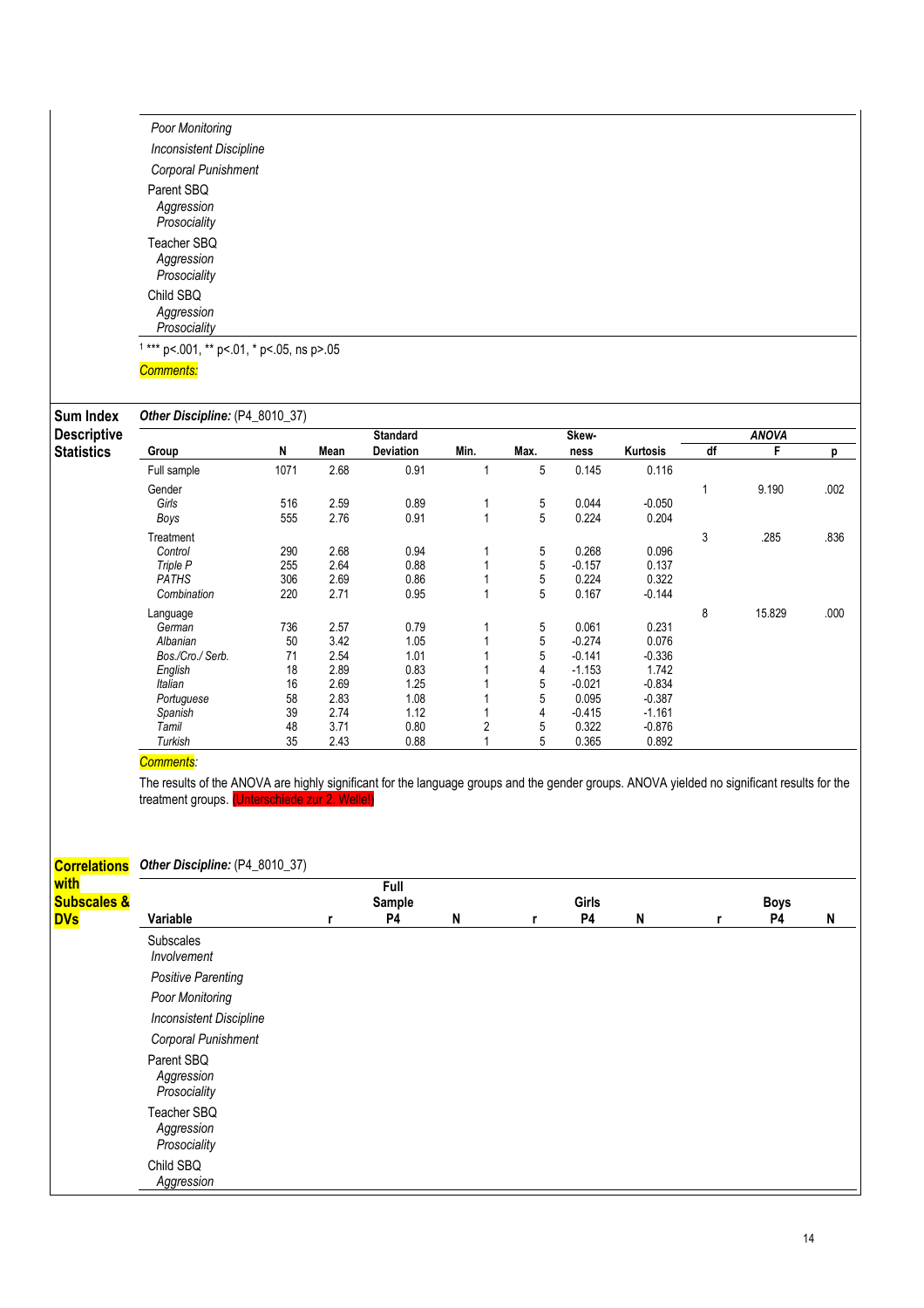Prosociality

1 \*\*\* p<.001, \*\* p<.01, \* p<.05, ns p>.05

Comments:

| <b>Sum Index</b>            | Other Discipline: (P4_8010_38)                                                                                                                                         |            |              |                 |                   |                                  |                      |                |              |              |      |  |  |  |  |  |  |  |  |  |
|-----------------------------|------------------------------------------------------------------------------------------------------------------------------------------------------------------------|------------|--------------|-----------------|-------------------|----------------------------------|----------------------|----------------|--------------|--------------|------|--|--|--|--|--|--|--|--|--|
| <b>Descriptive</b>          |                                                                                                                                                                        |            |              | <b>Standard</b> |                   |                                  | Skew-                |                |              | <b>ANOVA</b> |      |  |  |  |  |  |  |  |  |  |
| <b>Statistics</b>           | Group                                                                                                                                                                  | N          | Mean         | Deviation       | Min.              | Max.                             | ness                 | Kurtosis       | df           | F            | p    |  |  |  |  |  |  |  |  |  |
|                             | Full sample                                                                                                                                                            | 1070       | 3.88         | 0.81            | $\mathbf{1}$      | $\mathbf 5$                      | $-0.609$             | 0.923          |              |              |      |  |  |  |  |  |  |  |  |  |
|                             | Gender                                                                                                                                                                 |            |              |                 |                   |                                  |                      |                | $\mathbf{1}$ | 1.960        | .162 |  |  |  |  |  |  |  |  |  |
|                             | Girls                                                                                                                                                                  | 514        | 3.92         | 0.83            | 1                 | 5                                | $-0.589$             | 0.695          |              |              |      |  |  |  |  |  |  |  |  |  |
|                             | Boys                                                                                                                                                                   | 556        | 3.85         | 0.79            | $\mathbf{1}$      | $\overline{5}$                   | $-0.648$             | 1.194          |              |              |      |  |  |  |  |  |  |  |  |  |
|                             | Treatment                                                                                                                                                              |            |              |                 |                   |                                  |                      |                | 3            | .386         | .763 |  |  |  |  |  |  |  |  |  |
|                             | Control<br>Triple P                                                                                                                                                    | 289<br>255 | 3.87<br>3.86 | 0.78<br>0.78    | 1<br>$\mathbf{1}$ | $\overline{5}$<br>$\overline{5}$ | $-0.486$<br>$-0.597$ | 0.767<br>1.049 |              |              |      |  |  |  |  |  |  |  |  |  |
|                             | <b>PATHS</b>                                                                                                                                                           | 306        | 3.87         | 0.85            | $\mathbf{1}$      | $\mathbf 5$                      | $-0.791$             | 1.373          |              |              |      |  |  |  |  |  |  |  |  |  |
|                             | Combination                                                                                                                                                            | 220        | 3.93         | 0.83            | $\mathbf{1}$      | 5                                | $-0.506$             | 0.299          |              |              |      |  |  |  |  |  |  |  |  |  |
|                             | Language                                                                                                                                                               |            |              |                 |                   |                                  |                      |                | 8            | 11.910       | .000 |  |  |  |  |  |  |  |  |  |
|                             | German                                                                                                                                                                 | 735        | 3.75         | 0.77            | $\mathbf{1}$      | $\overline{5}$                   | $-0.747$             | 1.629          |              |              |      |  |  |  |  |  |  |  |  |  |
|                             | Albanian                                                                                                                                                               | 50         | 3.86         | 0.73            | 3                 | 5                                | 0.223                | $-1.050$       |              |              |      |  |  |  |  |  |  |  |  |  |
|                             | Bos./Cro./ Serb.                                                                                                                                                       | 71         | 4.14         | 0.85            | $\mathbf{1}$      | 5                                | $-0.995$             | 1.437          |              |              |      |  |  |  |  |  |  |  |  |  |
|                             | English                                                                                                                                                                | 18         | 3.94         | 0.80            | 3                 | 5                                | 0.106                | $-1.392$       |              |              |      |  |  |  |  |  |  |  |  |  |
|                             | Italian                                                                                                                                                                | 16         | 4.50         | 0.63            | 3                 | 5                                | $-0.904$             | 0.027          |              |              |      |  |  |  |  |  |  |  |  |  |
|                             | Portuguese                                                                                                                                                             | 58         | 4.45         | 0.71            | $\mathsf 3$       | 5                                | $-0.899$             | $-0.439$       |              |              |      |  |  |  |  |  |  |  |  |  |
|                             | Spanish                                                                                                                                                                | 39         | 4.05         | 0.79            | $\sqrt{2}$        | $\sqrt{5}$                       | $-0.427$             | $-0.353$       |              |              |      |  |  |  |  |  |  |  |  |  |
|                             | Tamil<br>Turkish                                                                                                                                                       | 47<br>36   | 4.43<br>3.94 | 0.83            | $\mathbf{1}$      | 5<br>5                           | $-1.917$             | 5.127          |              |              |      |  |  |  |  |  |  |  |  |  |
|                             | Comments:<br>The results of the ANOVA are highly significant for the language groups. ANOVA yielded no significant results for the gender or the<br>treatments groups. |            |              | 0.92            | $\overline{2}$    |                                  | $-0.115$             | $-1.379$       |              |              |      |  |  |  |  |  |  |  |  |  |
| <b>Correlations</b><br>with | Other Discipline: (P4_8010_38)                                                                                                                                         |            |              | Full            |                   |                                  |                      |                |              |              |      |  |  |  |  |  |  |  |  |  |
| <b>Subscales &amp;</b>      |                                                                                                                                                                        |            |              | Sample          |                   |                                  | Girls                |                |              | <b>Boys</b>  |      |  |  |  |  |  |  |  |  |  |
| <b>DVs</b>                  | Variable                                                                                                                                                               |            | r            | P4              | N                 | r                                | P4                   | N              | r            | P4           | N    |  |  |  |  |  |  |  |  |  |
|                             | <b>Subscales</b><br>Involvement                                                                                                                                        |            |              |                 |                   |                                  |                      |                |              |              |      |  |  |  |  |  |  |  |  |  |
|                             |                                                                                                                                                                        |            |              |                 |                   |                                  |                      |                |              |              |      |  |  |  |  |  |  |  |  |  |
|                             | <b>Positive Parenting</b>                                                                                                                                              |            |              |                 |                   |                                  |                      |                |              |              |      |  |  |  |  |  |  |  |  |  |
|                             | Poor Monitoring                                                                                                                                                        |            |              |                 |                   |                                  |                      |                |              |              |      |  |  |  |  |  |  |  |  |  |
|                             | <b>Inconsistent Discipline</b>                                                                                                                                         |            |              |                 |                   |                                  |                      |                |              |              |      |  |  |  |  |  |  |  |  |  |
|                             | Corporal Punishment                                                                                                                                                    |            |              |                 |                   |                                  |                      |                |              |              |      |  |  |  |  |  |  |  |  |  |
|                             | Parent SBQ                                                                                                                                                             |            |              |                 |                   |                                  |                      |                |              |              |      |  |  |  |  |  |  |  |  |  |
|                             | Aggression                                                                                                                                                             |            |              |                 |                   |                                  |                      |                |              |              |      |  |  |  |  |  |  |  |  |  |
|                             | Prosociality                                                                                                                                                           |            |              |                 |                   |                                  |                      |                |              |              |      |  |  |  |  |  |  |  |  |  |
|                             | Teacher SBQ                                                                                                                                                            |            |              |                 |                   |                                  |                      |                |              |              |      |  |  |  |  |  |  |  |  |  |
|                             | Aggression                                                                                                                                                             |            |              |                 |                   |                                  |                      |                |              |              |      |  |  |  |  |  |  |  |  |  |
|                             | Prosociality                                                                                                                                                           |            |              |                 |                   |                                  |                      |                |              |              |      |  |  |  |  |  |  |  |  |  |
|                             | Child SBQ                                                                                                                                                              |            |              |                 |                   |                                  |                      |                |              |              |      |  |  |  |  |  |  |  |  |  |

1 \*\*\* p<.001, \*\* p<.01, \* p<.05, ns p>.05

Comments:

Prosociality

| Sum Index          | Other Discipline: (P4 8010 39) |      |      |                  |      |      |       |                 |    |              |      |
|--------------------|--------------------------------|------|------|------------------|------|------|-------|-----------------|----|--------------|------|
| <b>Descriptive</b> |                                |      |      | <b>Standard</b>  |      |      | Skew- |                 |    | <b>ANOVA</b> |      |
| <b>Statistics</b>  | Group                          | N    | Mean | <b>Deviation</b> | Min. | Max. | ness  | <b>Kurtosis</b> | df |              |      |
|                    | Full sample                    | 1065 | 1.28 | 0.67             |      |      | 2.502 | 5.898           |    |              |      |
|                    | Gender<br>Girls                | 510  | 1.23 | 0.61             |      |      | 2.838 | 8.001           |    | 5.174        | .023 |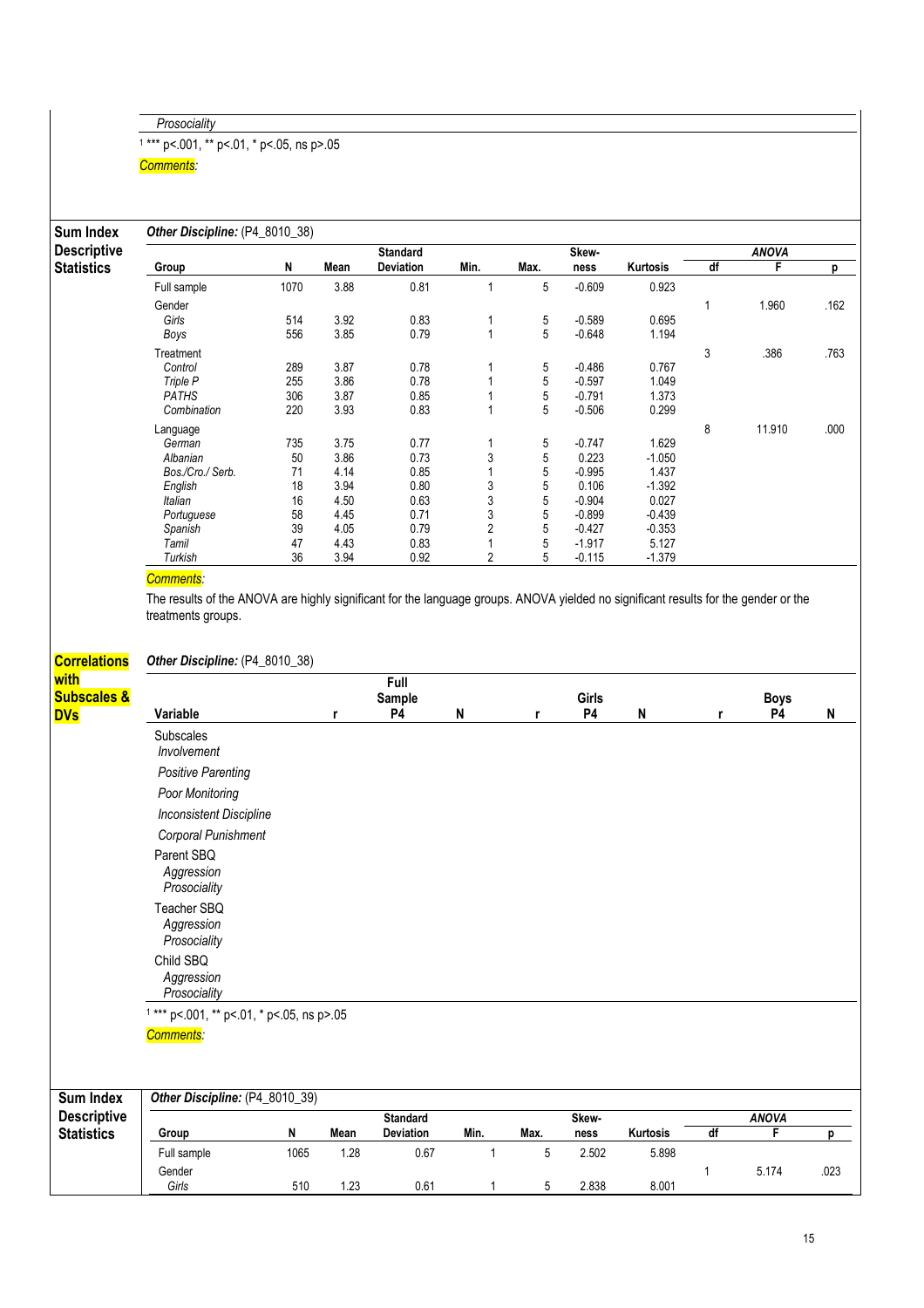|                     | <b>Boys</b>                                                                                                                                                      | 555      | 1.32         | 0.72            | $\mathbf{1}$      | 5          | 2.257          | 4.561                |    |                    |      |
|---------------------|------------------------------------------------------------------------------------------------------------------------------------------------------------------|----------|--------------|-----------------|-------------------|------------|----------------|----------------------|----|--------------------|------|
|                     | Treatment                                                                                                                                                        |          |              |                 |                   |            |                |                      | 3  | .551               | .647 |
|                     | Control                                                                                                                                                          | 289      | 1.30         | 0.68            | 1                 | 5          | 2.373          | 5.315                |    |                    |      |
|                     | Triple P                                                                                                                                                         | 252      | 1.23         | 0.60            | 1                 | 4          | 2.489          | 4.976                |    |                    |      |
|                     | <b>PATHS</b>                                                                                                                                                     | 304      | 1.30         | 0.69            | 1                 | 4          | 2.270          | 4.116                |    |                    |      |
|                     | Combination                                                                                                                                                      | 220      | 1.27         | 0.69            | 1                 | 5          | 2.983          | 9.755                |    |                    |      |
|                     |                                                                                                                                                                  |          |              |                 |                   |            |                |                      |    |                    |      |
|                     | Language                                                                                                                                                         |          |              |                 |                   |            |                |                      | 8  | 2.104              | .033 |
|                     | German                                                                                                                                                           | 733      | 1.30         | 0.68            |                   | 5          | 2.297          | 4.569                |    |                    |      |
|                     | Albanian                                                                                                                                                         | 50       | 1.46         | 0.81            | 1                 | 4          | 1.556          | 1.187                |    |                    |      |
|                     | Bos./Cro./ Serb.                                                                                                                                                 | 71       | 1.17         | 0.63            | 1                 | 5          | 4.392          | 21.248               |    |                    |      |
|                     | English                                                                                                                                                          | 18       | 1.28         | 0.75            | 1                 | 4          | 3.208          | 10.955               |    |                    |      |
|                     | Italian                                                                                                                                                          | 16       | 1.63         | 1.15            | 1                 | 5          | 2.071          | 4.258                |    |                    |      |
|                     | Portuguese                                                                                                                                                       | 58       | 1.14         | 0.48            | 1                 | $\sqrt{3}$ | 3.463          | 10.996               |    |                    |      |
|                     | Spanish                                                                                                                                                          | 39       | 1.13         | 0.41            | 1                 | 3          | 3.433          | 12.176               |    |                    |      |
|                     | Tamil                                                                                                                                                            | 48       | 1.25         | 0.60            | 1                 | 3          | 2.296          | 3.994                |    |                    |      |
|                     | Turkish                                                                                                                                                          | 32       | 1.13         | 0.49            | 1                 | 3          | 3.795          | 13.227               |    |                    |      |
|                     | <b>Comments:</b>                                                                                                                                                 |          |              |                 |                   |            |                |                      |    |                    |      |
|                     | The results of ANOVA are moderately significant for the gender groups and the language groups. ANOVA yielded no significant results for<br>the treatment grouop. |          |              |                 |                   |            |                |                      |    |                    |      |
| <b>Correlations</b> | Other Discipline: (P4_8010_39)                                                                                                                                   |          |              |                 |                   |            |                |                      |    |                    |      |
| with                |                                                                                                                                                                  |          |              | Full            |                   |            |                |                      |    |                    |      |
| <b>Subscales</b>    |                                                                                                                                                                  |          |              | <b>Sample</b>   |                   |            | Girls          |                      |    | <b>Boys</b>        |      |
| & DVs               | Variable                                                                                                                                                         |          | r            | P4              | N                 | r          | P4             | N                    | r  | P4                 | N    |
|                     | Subscales                                                                                                                                                        |          |              |                 |                   |            |                |                      |    |                    |      |
|                     | Involvement                                                                                                                                                      |          |              |                 |                   |            |                |                      |    |                    |      |
|                     |                                                                                                                                                                  |          |              |                 |                   |            |                |                      |    |                    |      |
|                     | <b>Positive Parenting</b>                                                                                                                                        |          |              |                 |                   |            |                |                      |    |                    |      |
|                     | Poor Monitoring                                                                                                                                                  |          |              |                 |                   |            |                |                      |    |                    |      |
|                     |                                                                                                                                                                  |          |              |                 |                   |            |                |                      |    |                    |      |
|                     | <b>Inconsistent Discipline</b>                                                                                                                                   |          |              |                 |                   |            |                |                      |    |                    |      |
|                     | Corporal Punishment                                                                                                                                              |          |              |                 |                   |            |                |                      |    |                    |      |
|                     | Parent SBQ                                                                                                                                                       |          |              |                 |                   |            |                |                      |    |                    |      |
|                     |                                                                                                                                                                  |          |              |                 |                   |            |                |                      |    |                    |      |
|                     | Aggression                                                                                                                                                       |          |              |                 |                   |            |                |                      |    |                    |      |
|                     | Prosociality                                                                                                                                                     |          |              |                 |                   |            |                |                      |    |                    |      |
|                     | Teacher SBQ                                                                                                                                                      |          |              |                 |                   |            |                |                      |    |                    |      |
|                     | Aggression                                                                                                                                                       |          |              |                 |                   |            |                |                      |    |                    |      |
|                     |                                                                                                                                                                  |          |              |                 |                   |            |                |                      |    |                    |      |
|                     |                                                                                                                                                                  |          |              |                 |                   |            |                |                      |    |                    |      |
|                     | Prosociality                                                                                                                                                     |          |              |                 |                   |            |                |                      |    |                    |      |
|                     | Child SBQ                                                                                                                                                        |          |              |                 |                   |            |                |                      |    |                    |      |
|                     |                                                                                                                                                                  |          |              |                 |                   |            |                |                      |    |                    |      |
|                     | Aggression                                                                                                                                                       |          |              |                 |                   |            |                |                      |    |                    |      |
|                     | Prosociality                                                                                                                                                     |          |              |                 |                   |            |                |                      |    |                    |      |
|                     | $1***$ p<.001, ** p<.01, * p<.05, ns p>.05                                                                                                                       |          |              |                 |                   |            |                |                      |    |                    |      |
|                     |                                                                                                                                                                  |          |              |                 |                   |            |                |                      |    |                    |      |
|                     | <b>Comments:</b>                                                                                                                                                 |          |              |                 |                   |            |                |                      |    |                    |      |
|                     |                                                                                                                                                                  |          |              |                 |                   |            |                |                      |    |                    |      |
|                     |                                                                                                                                                                  |          |              |                 |                   |            |                |                      |    |                    |      |
| Sum Index           | Other Discipline: (P4_8010_40)                                                                                                                                   |          |              |                 |                   |            |                |                      |    |                    |      |
| <b>Descriptive</b>  |                                                                                                                                                                  | N        |              | <b>Standard</b> |                   |            | Skew-          |                      | df | <b>ANOVA</b><br>F. |      |
|                     | Group                                                                                                                                                            |          | Mean         | Deviation       | Min.              | Max.       | ness           | Kurtosis             |    |                    | р    |
|                     | Full sample                                                                                                                                                      | 1063     | 1.91         | 1.02            | $\mathbf{1}$      | 5          | 0.753          | $-0.470$             |    |                    |      |
| <b>Statistics</b>   | Gender                                                                                                                                                           |          |              |                 |                   |            |                |                      | 1  | 12.611             | .000 |
|                     | Girls                                                                                                                                                            | 512      | 1.79         | 1.03            | 1                 | 5          | 1.052          | 0.159                |    |                    |      |
|                     | Boys                                                                                                                                                             | 551      | 2.01         | 1.01            | $\mathbf{1}$      | 5          | 0.499          | $-0.859$             |    |                    |      |
|                     | Treatment                                                                                                                                                        |          |              |                 |                   |            |                |                      | 3  | .457               | .713 |
|                     | Control                                                                                                                                                          |          |              |                 | 1                 |            |                |                      |    |                    |      |
|                     |                                                                                                                                                                  | 286      | 1.96         | 1.05            | 1                 | 5          | 0.662          | $-0.745$             |    |                    |      |
|                     | Triple P                                                                                                                                                         | 255      | 1.88         | 0.99            |                   | 5          | 0.822          | $-0.181$             |    |                    |      |
|                     | <b>PATHS</b>                                                                                                                                                     | 303      | 1.91         | 0.98            | 1<br>$\mathbf{1}$ | 5          | 0.565          | $-0.908$             |    |                    |      |
|                     | Combination                                                                                                                                                      | 219      | 1.86         | 1.08            |                   | 5          | 1.005          | 0.069                |    |                    |      |
|                     | Language                                                                                                                                                         |          |              |                 |                   |            |                |                      | 8  | 2.601              | .008 |
|                     | German                                                                                                                                                           | 733      | 1.91         | 0.97            | 1                 | 5          | 0.660          | $-0.605$             |    |                    |      |
|                     | Albanian                                                                                                                                                         | 50       | 2.14         | 1.07            |                   | 4          | 0.336          | $-1.224$             |    |                    |      |
|                     | Bos./Cro./ Serb.                                                                                                                                                 | 71       | 2.08         | 1.17            | 1                 | 5          | 0.441          | $-1.195$             |    |                    |      |
|                     | English                                                                                                                                                          | 18       | 1.67         | 0.97            |                   | 4          | 1.208          | 0.299                |    |                    |      |
|                     | Italian<br>Portuguese                                                                                                                                            | 16<br>58 | 2.31<br>1.95 | 1.20<br>1.16    | 1                 | 4<br>5     | 0.108<br>0.939 | $-1.598$<br>$-0.113$ |    |                    |      |